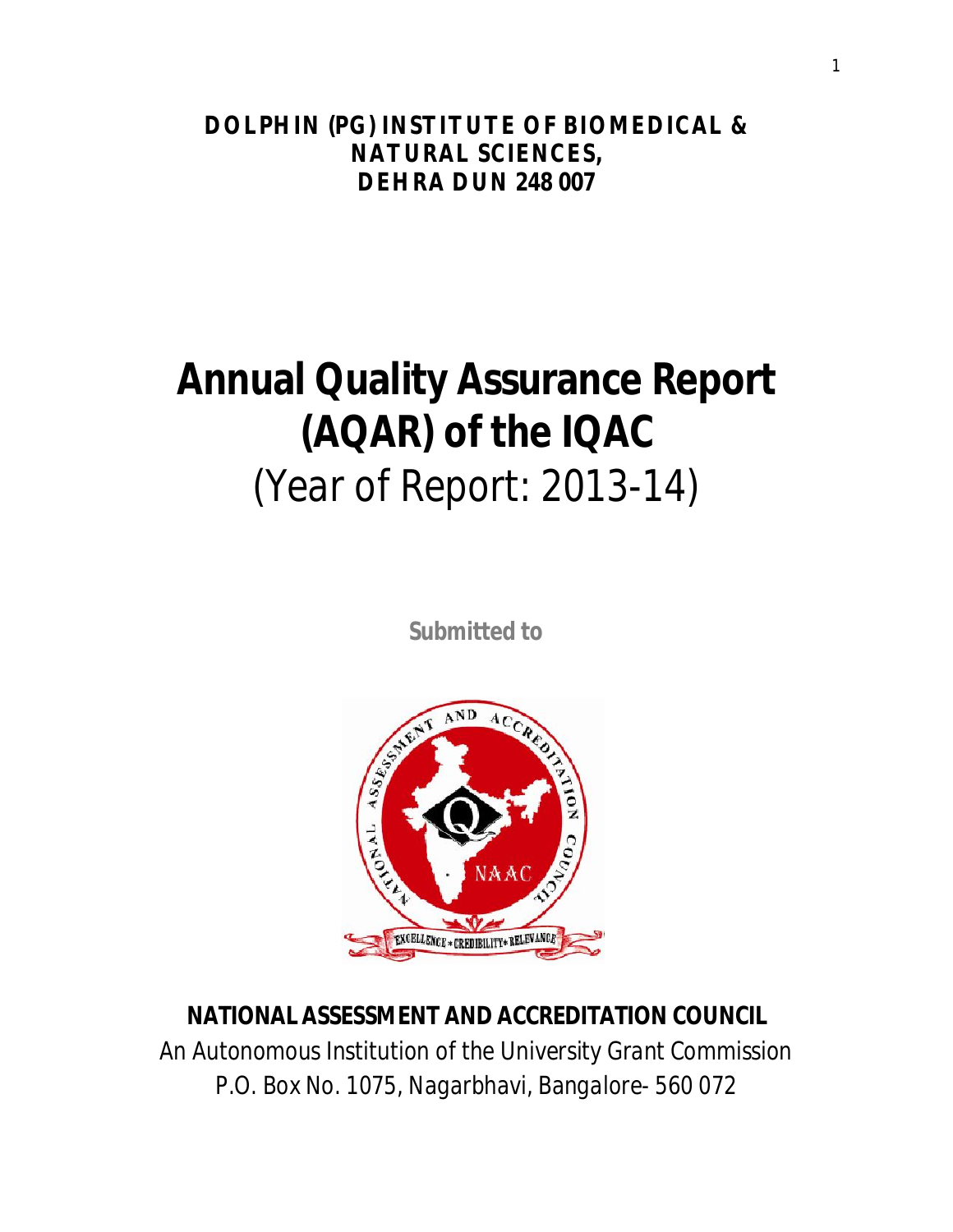## **The Annual Quality Assurance Report (AQAR) of the IQAC**

All NAAC accredited institutions will submit an annual self-reviewed progress report to NAAC, through its IQAC. The report is to detail the tangible results achieved in key areas, specifically identified by the institutional IQAC at the beginning of the academic year. The AQAR will detail the results of the perspective plan worked out by the IQAC. *(Note: The AQAR period would be the Academic Year. For example, July 1, 2012 to June 30, 2013)*

Part – A

| 1. Details of the Institution        |                                                           |  |
|--------------------------------------|-----------------------------------------------------------|--|
| 1.1 Name of the Institution          | Dolphin (PG) Institute of Biomedical and Natural Sciences |  |
|                                      |                                                           |  |
| 1.2 Address Line 1                   | Manduwala, near Suddhowala                                |  |
|                                      | Chakrata Road, P.O. Manduwala                             |  |
| Address Line 2                       |                                                           |  |
| City/Town                            | Dehra Dun                                                 |  |
|                                      |                                                           |  |
| <b>State</b>                         | Uttarakhand                                               |  |
|                                      |                                                           |  |
| Pin Code                             | 248 007                                                   |  |
|                                      | mail@dolphininstitute.in                                  |  |
| Institution e-mail address           |                                                           |  |
| Contact Nos.                         | 09568004546; 9568004557                                   |  |
|                                      |                                                           |  |
| Name of the Head of the Institution: | Dr. Shailja Pant                                          |  |
|                                      |                                                           |  |
| Tel. No. with STD Code:              | 0135-2694547                                              |  |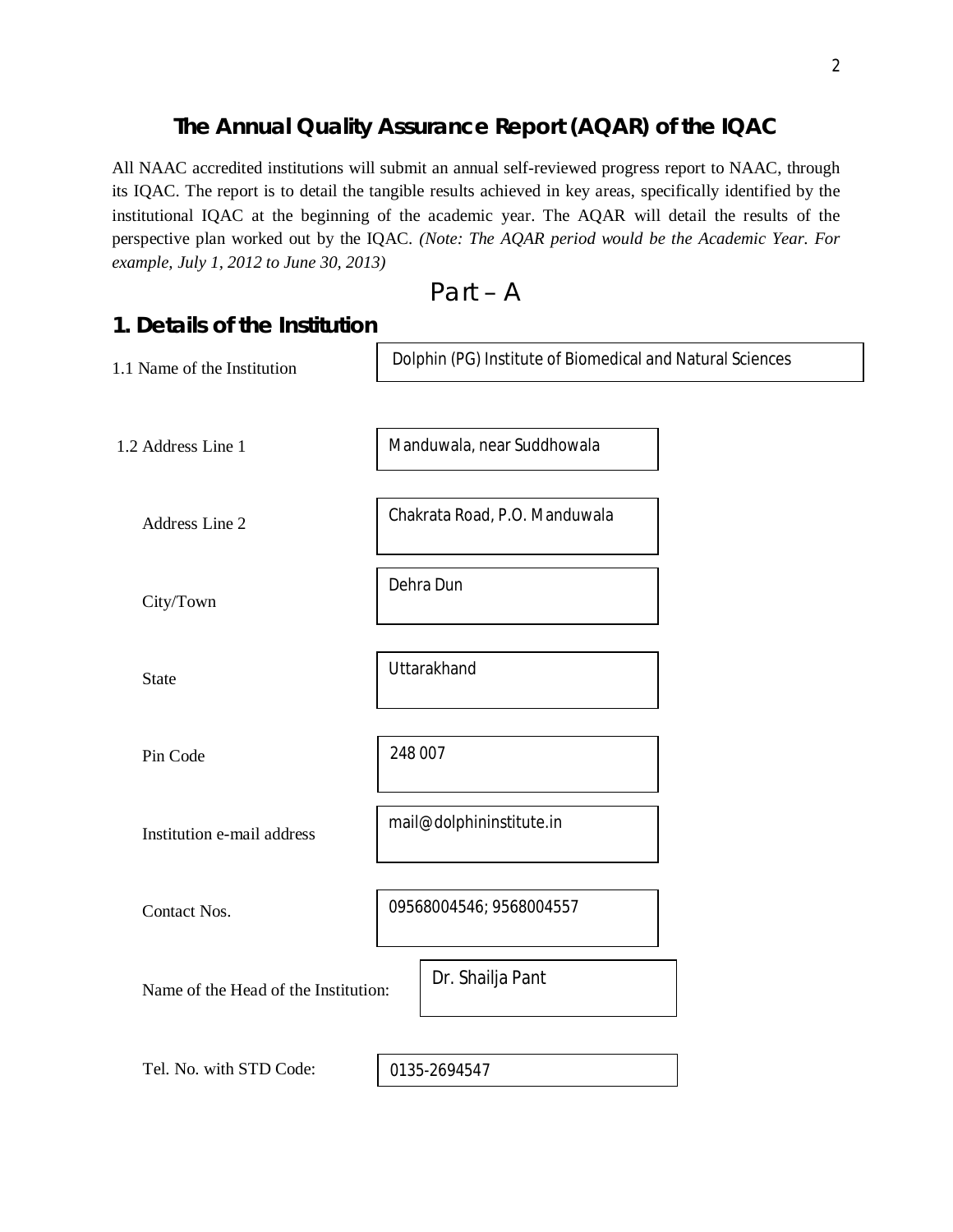| Mobile:                       | 09568004565                         |
|-------------------------------|-------------------------------------|
|                               |                                     |
| Name of the IQAC Coordinator: | Dr. Shruti Sharma                   |
| Mobile:                       | 9568004557                          |
| IQAC e-mail address:          | coordinatorigac@dolphininstitute.in |

#### 1.3 **NAAC Track ID** (For ex. MHCOGN 18879) **10412**

#### **NAAC Executive Committee No. & Date:**

*(For Example EC/32/A&A/143 dated 3-5-2004. This EC no. is available in the right corner- bottom of your institution's Accreditation Certificate)* 

EC/56/A&A/018; dated 16/09/2011.

1.4 Website address:

www.dolphininstitute.in

Web-link of the AQAR:

http://dolphininstitute.in/hpanel/iqac/aqar2013-14.pdf

1.5 Accreditation Details

|         |             | Grade | <b>CGPA</b> | Year of       | Validity |
|---------|-------------|-------|-------------|---------------|----------|
| Sl. No. | Cycle       |       |             | Accreditation | Period   |
|         | $1st$ Cycle | B     | 2.81        | 2011          | 5 years  |
|         | $2nd$ Cycle |       |             |               |          |
|         | $3rd$ Cycle |       |             |               |          |
|         | $4th$ Cycle |       |             |               |          |

1.6 Date of Establishment of IQAC:

09/05/2011

**1.7 AQAR for the year:**

**2013-14**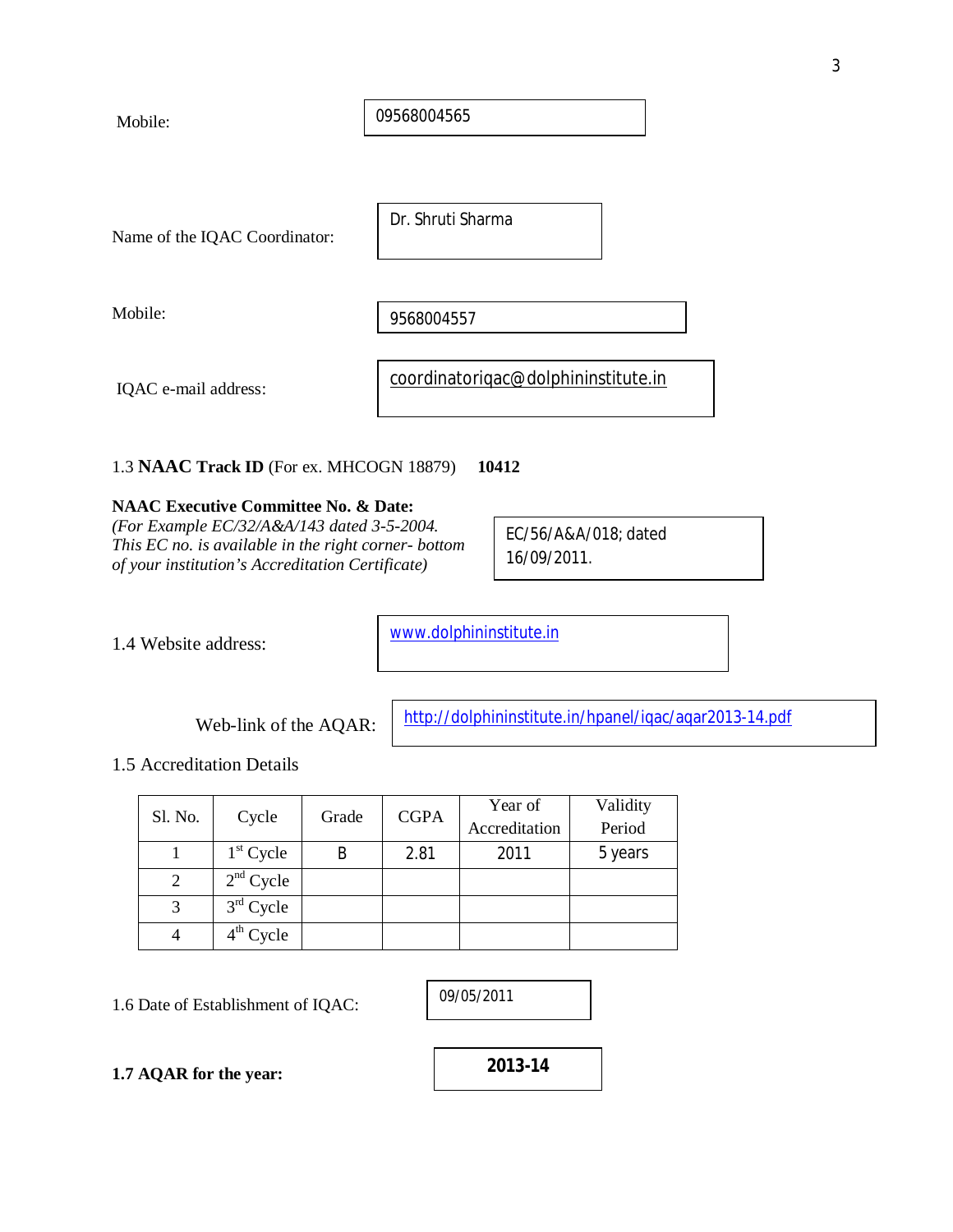1.8 Details of the previous year's AQAR submitted to NAAC after the latest Assessment and Accreditation by NAAC (*(for example AQAR 2010-11submitted to NAAC on 12-10-2011)*

| i.<br>ii.                                                                 | $AQAR$ (211-12) submitted on-line to NAAC on (29/09/2012)<br>$AQAR$ (212-13) submitted on-line to NAAC on (30/09/2013) |  |  |
|---------------------------------------------------------------------------|------------------------------------------------------------------------------------------------------------------------|--|--|
| iii.                                                                      | (DD/MM/YYYY)                                                                                                           |  |  |
| AQAR_<br>IV.                                                              | (DD/MM/YYYY)                                                                                                           |  |  |
| 1.9 Institutional Status                                                  |                                                                                                                        |  |  |
| University                                                                | Central<br>Deemed<br><b>State</b><br>Private                                                                           |  |  |
| <b>Affiliated College</b>                                                 | Yes<br>No                                                                                                              |  |  |
| <b>Constituent College</b>                                                | Yes<br>No                                                                                                              |  |  |
| Autonomous college of UGC                                                 | Yes<br>No                                                                                                              |  |  |
| Regulatory Agency approved Institution                                    | Yes<br>N <sub>o</sub>                                                                                                  |  |  |
| (eg. AICTE, BCI, MCI, PCI, NCI)                                           |                                                                                                                        |  |  |
| Type of Institution<br>Co-education                                       | Women<br>Men                                                                                                           |  |  |
| Urban                                                                     | Rural<br>Tribal                                                                                                        |  |  |
| <b>Financial Status</b><br>Grant-in-aid                                   | UGC 2(f)<br><b>UGC 12B</b>                                                                                             |  |  |
|                                                                           | <b>Totally Self-financing</b><br>Grant-in-aid $+$ Self Financing                                                       |  |  |
| 1.10 Type of Faculty/Programme                                            |                                                                                                                        |  |  |
| PEI (Phys Edu)<br>Arts<br>Science<br>Commerce<br>Law                      |                                                                                                                        |  |  |
| Engineering<br>$TEI$ (Edu) $\vert$<br><b>Health Science</b><br>Management |                                                                                                                        |  |  |
| <b>Paramedical Sciences</b><br>Others (Specify)                           |                                                                                                                        |  |  |
| 1.11 Name of the Affiliating University (for the Colleges)                | HNB Garhwal Central University,<br>Srinagar-Garhwal (U.K.)                                                             |  |  |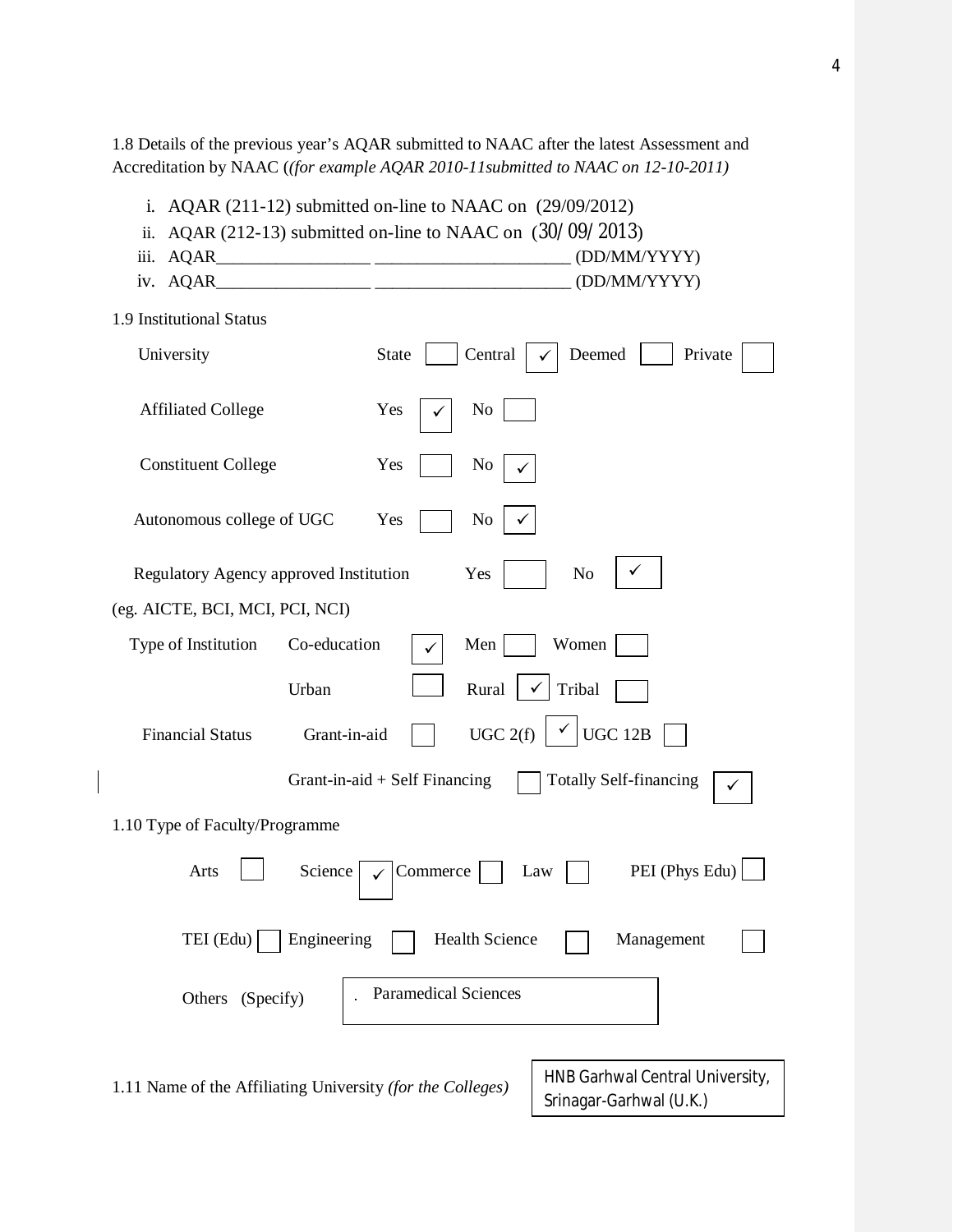### 1.12 Special status conferred by Central/ State Government-- UGC/CSIR/DST/DBT/ICMR etc

| Autonomy by State/Central Govt. / University | N/A |                     |     |
|----------------------------------------------|-----|---------------------|-----|
| University with Potential for Excellence     | N/A | <b>UGC-CPE</b>      | Nil |
| <b>DST Star Scheme</b>                       | Nil | UGC-CE              | Nil |
| UGC-Special Assistance Programme             | Nil | <b>DST-FIST</b>     | Nil |
| <b>UGC-Innovative PG programmes</b>          | Nil | Any other (Specify) | Nil |
| <b>UGC-COP Programmes</b>                    | Nil |                     |     |

02

# **2. IQAC Composition and Activities**

| 2.1 No. of Teachers                                                | Ωg |
|--------------------------------------------------------------------|----|
| 2.2 No. of Administrative/Technical staff                          | 02 |
| 2.3 No. of students                                                | 02 |
| 2.4 No. of Management representatives                              | 01 |
| 2.5 No. of Alumni                                                  | 02 |
| 2. 6 No. of any other stakeholder and<br>Community representatives | 02 |
| 2.7 No. of Employers/ Industrialists                               | 02 |
|                                                                    |    |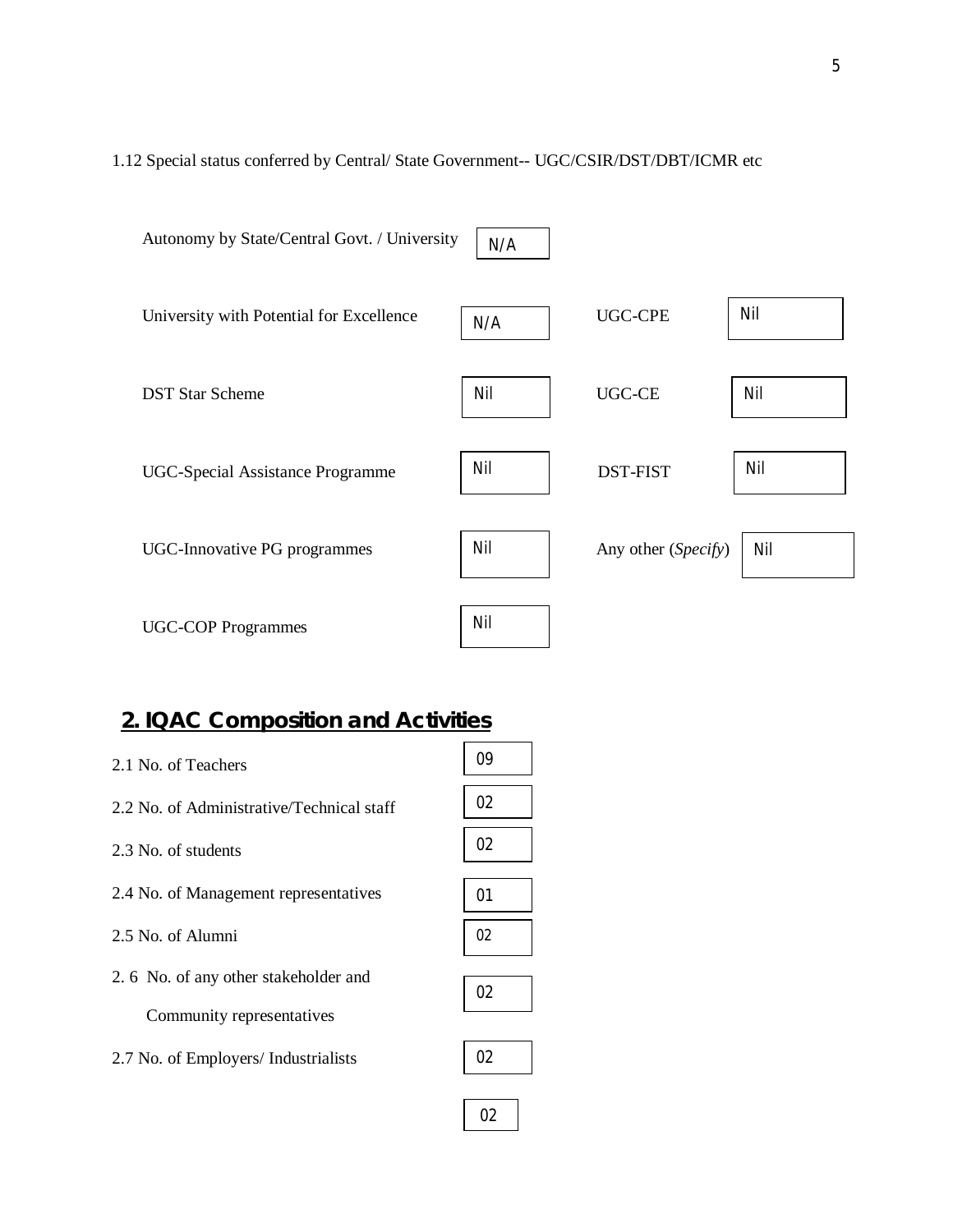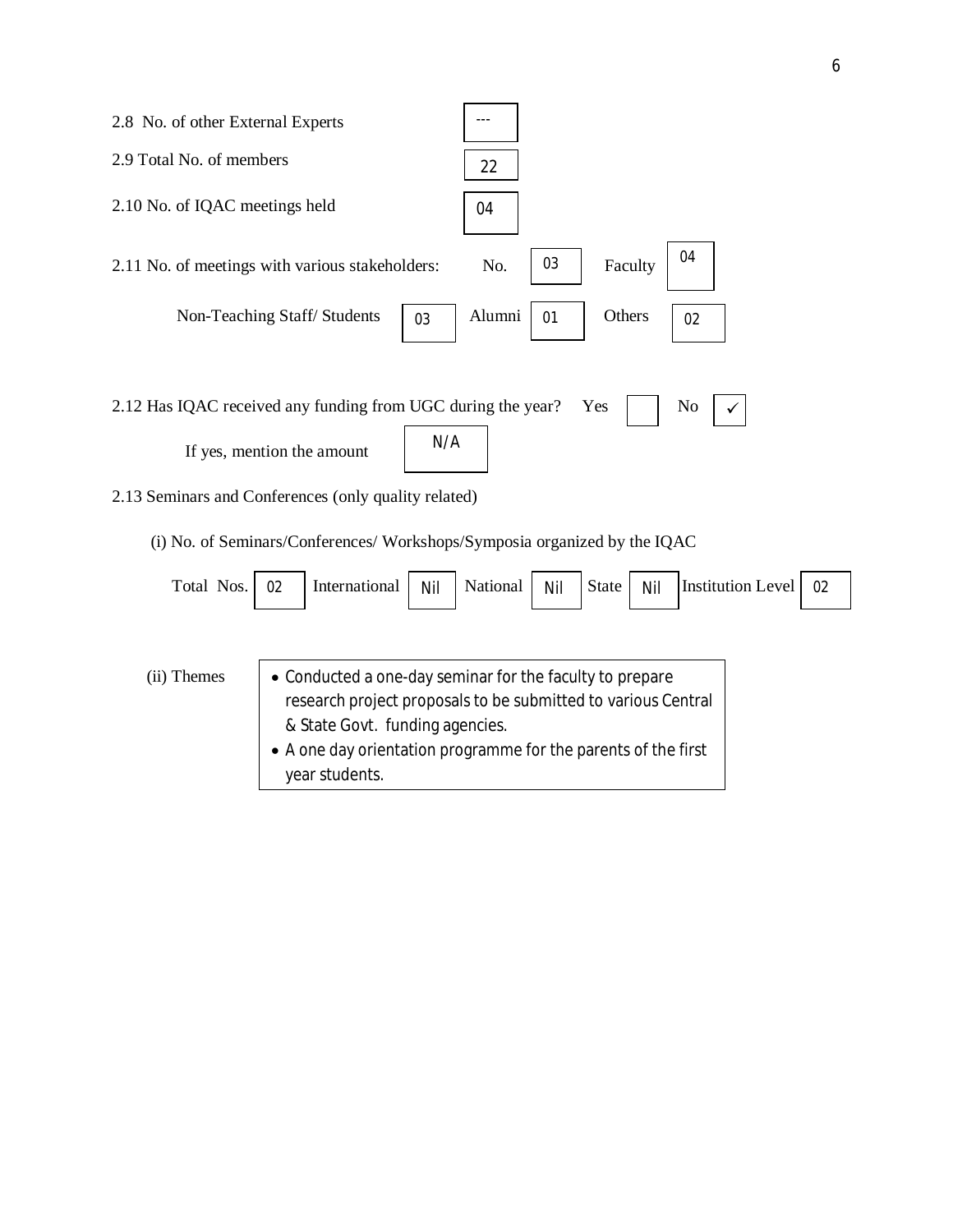#### 2.14 Significant Activities and contributions made by IQAC.

- Established linkages with Govt. of India Research Institutes with State of art technology in the field of Molecular genetics and biotechnology.
- Arranging 'hands-on' training and workshop in the field of Molecular genetics & biotechnology in collaboration with Wildlife institute of India & Zoological Survey of India, Ministry of Environment, Forests and Climate Change for the skill development of students of the State.
- Career Guidance and Placement Cell strengthened.
- Implemented value added certificate courses & pre- placement training program for the students.
- Strengthened the Entrepreneurship Development Cell by conducting Entrepreneurship training workshop for the youth of the State in collaboration with Uttarakhand State Biotechnology Department .
- Upgraded library by subscription to e-journals.
- More avenues for students to engage in community services in the form of health camps, physiotherapy centers, etc. in the neighbouring districts.
- Sensitizing students to ecological and environmental issues through celebrations of Environment & Biodiversity Day, and Wildlife week.
- Encouraged Publication of a number of books and e-books by faculty.
- Seminars and invited talks arranged on contemporary topics.
- Conduction of Faculty development programme every year.
- Encouraged the faculty members to pursue research in their respective field of study.
- IQAC meeting held on a regular basis with members of the various committee as a part of Academic Review activity.

2.15 Plan of Action by IQAC/Outcome The plan of action chalked out by the IQAC in the beginning of the year towards quality enhancement and the outcome achieved by the end of the year \*

| <b>Plan of Action</b>                         | <b>Achievements</b>                             |
|-----------------------------------------------|-------------------------------------------------|
|                                               |                                                 |
| * To encourage all the departments to conduct | The PG Department of Biotechnology is           |
| seminars, hands-on trainings and workshops,   | organising a 03 days 'Hands-on training         |
| Industrial and educational visits as part of  | programme on DNA Bar-coding and its             |
| continuous up gradation of the skills of the  | Applications' and a 'Workshop on                |
| students.                                     | advances in Biotechnology and its               |
|                                               | <i>applications in Conservation Biology'</i> in |
|                                               | collaboration with Wildlife Institute of        |
|                                               | India and Zoological Survey of India,           |
|                                               | both premier Scientific organizations of        |
|                                               | MOEF & Climate Change, GOI, New                 |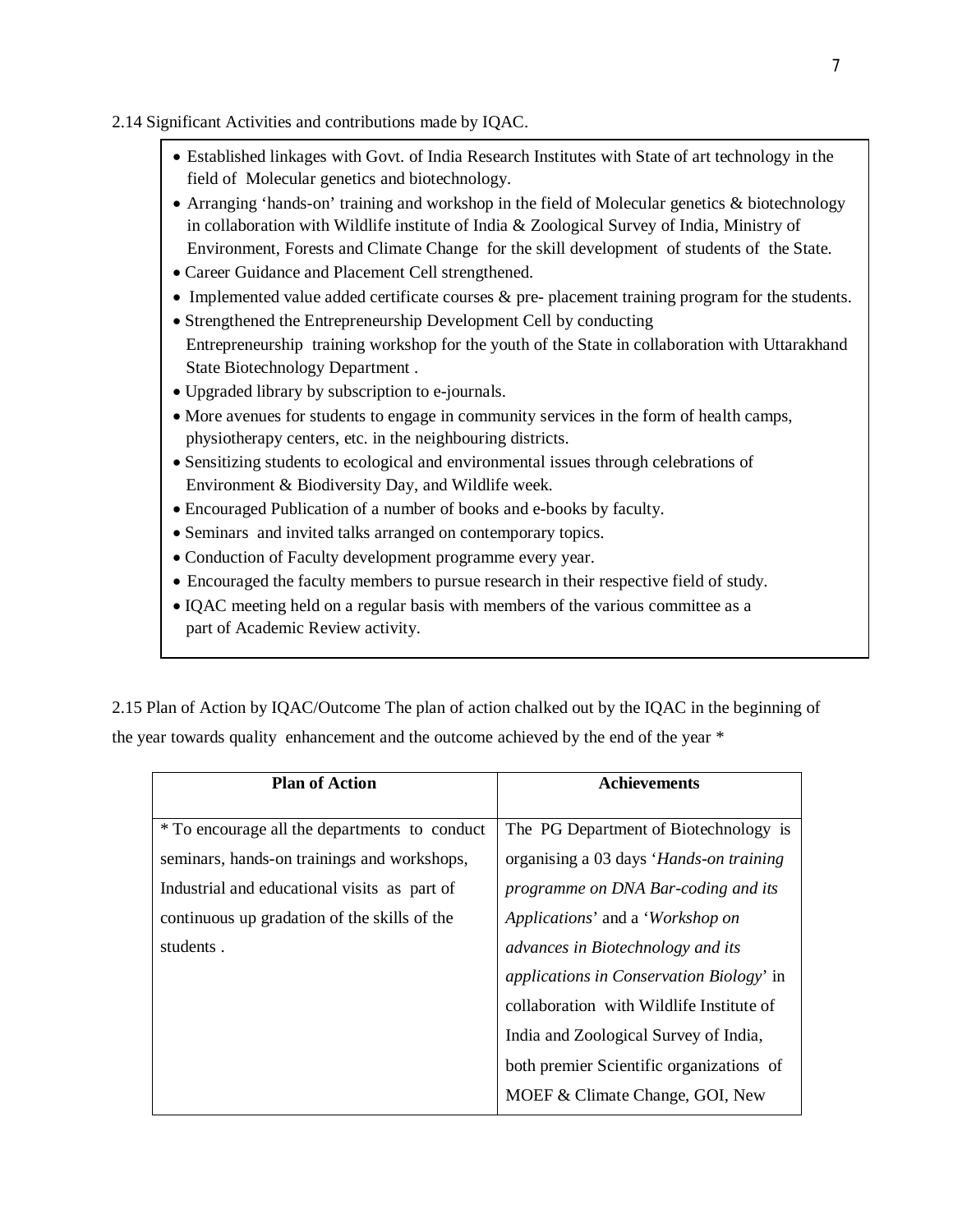|                                               | Delhi. A total of 16 outstanding                                                                                                           |
|-----------------------------------------------|--------------------------------------------------------------------------------------------------------------------------------------------|
|                                               | scientists and professors will deliver the                                                                                                 |
|                                               | specialized lectures.                                                                                                                      |
|                                               | The entrepreneur cell organised one week                                                                                                   |
|                                               | training on "Entrepreneurship based                                                                                                        |
|                                               | programme on Biotech industries".                                                                                                          |
| To encourage the Organising Committee to      | Funding has so far been granted by DBT,                                                                                                    |
| generate funding from various GO's & NGO's    | DST, DRDO & ZSI, Kolkata. It is in                                                                                                         |
| to minimize the Registration fee for the      | pipeline with DRDO, ICAR, INSA,                                                                                                            |
| students.                                     | CSIR, ICMR & MOEF.                                                                                                                         |
| Enhancing employability by introducing        | <b>MOU</b> with Drug Manufacturers                                                                                                         |
| additional interdisciplinary programmes       | Association, Uttarakhand and                                                                                                               |
|                                               | Association of Industries, Uttarakhand to                                                                                                  |
|                                               | provide internship to students.                                                                                                            |
|                                               |                                                                                                                                            |
| To publish a compilation of research papers,  | Published a compilation of research                                                                                                        |
| books and conference proceedings of the       | articles, chapters in books, e-books and                                                                                                   |
| teachers belonging to various disciplines.    | text books of the faculty belonging to                                                                                                     |
|                                               | various disciplines.                                                                                                                       |
| To conduct inter-collegiate tournaments under | The college conducted Inter-College                                                                                                        |
| the auspices of affiliating University.       | Volley ball tournament both for boys                                                                                                       |
|                                               | and girls and similarly inter-college<br>basket ball tournament for boys & girls.                                                          |
|                                               |                                                                                                                                            |
| Encourage the students to                     | 1. Girl Students participated in inter-                                                                                                    |
| participate in various Inter-University       | University Basket ball tournament for<br>girls at Jalandhar as part of University                                                          |
| games tournaments.                            | team.                                                                                                                                      |
|                                               | 2. Boy students participated in inter-<br>University Basket ball tournament for<br>boys at Murthal, Haryana as part of<br>University team. |
| Alumni Association                            | The Alumni association of the Institute                                                                                                    |
|                                               | was Registered under Societies Act                                                                                                         |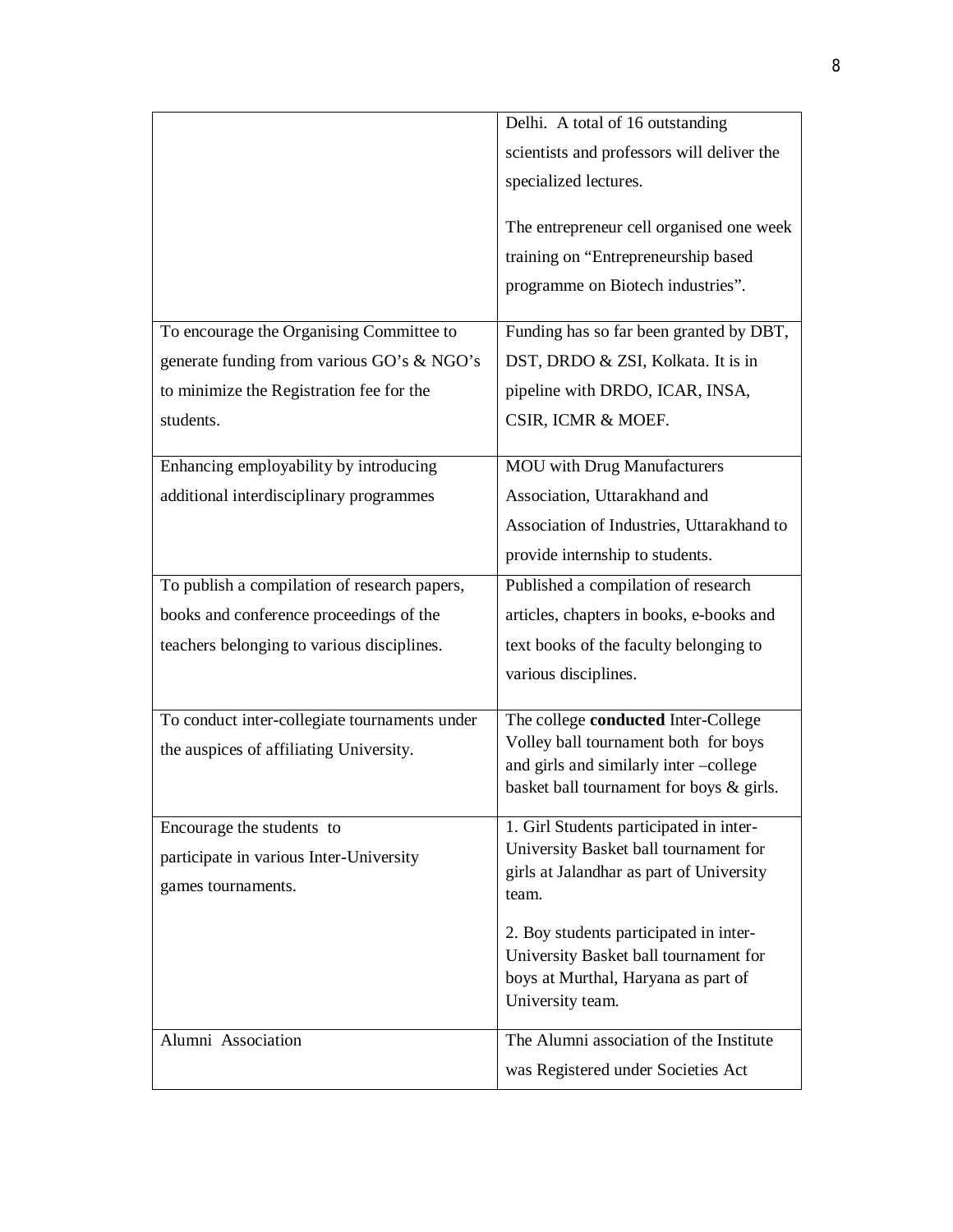|                                                | during the current year.                   |
|------------------------------------------------|--------------------------------------------|
| Academic Review activity                       | Management council meeting of the          |
|                                                | College is held regularly on monthly       |
|                                                | basis to review academic performance of    |
|                                                | various departments.                       |
| To encourage various departments to apply      | Various departments have submitted their   |
| for major and minor projects.                  | proposals for major and minor projects.    |
|                                                | A number of which have been sanctioned     |
|                                                | by various Central & Sate Govt. funding    |
|                                                | agencies.                                  |
| To encourage the students to participate in    | Students actively participated in the      |
| the college, university level sports and games | College, university level sports and       |
|                                                | games events and bagged several medals     |
| events.                                        | and awards.                                |
| To encourage the students to participate in    | 01 student was selected in Inter District  |
| the District/State level sports and games      | selection trial for Volley ball (boys) and |
|                                                | was selected for the State team.           |
| events.                                        |                                            |

 *\* Attach the Academic Calendar of the year as Annexure.*

| 2.16 Whether the AQAR was placed in statutory body                             | Yes $\vert \checkmark \vert$ No $\vert$                                           |  |  |  |
|--------------------------------------------------------------------------------|-----------------------------------------------------------------------------------|--|--|--|
|                                                                                | Management $\boxed{\smile}$ Syndicate $\boxed{\phantom{\text{a}}}$ any other body |  |  |  |
| Provide the details of the action taken.                                       |                                                                                   |  |  |  |
| The management approved the plan of action and gave consent to implement them. |                                                                                   |  |  |  |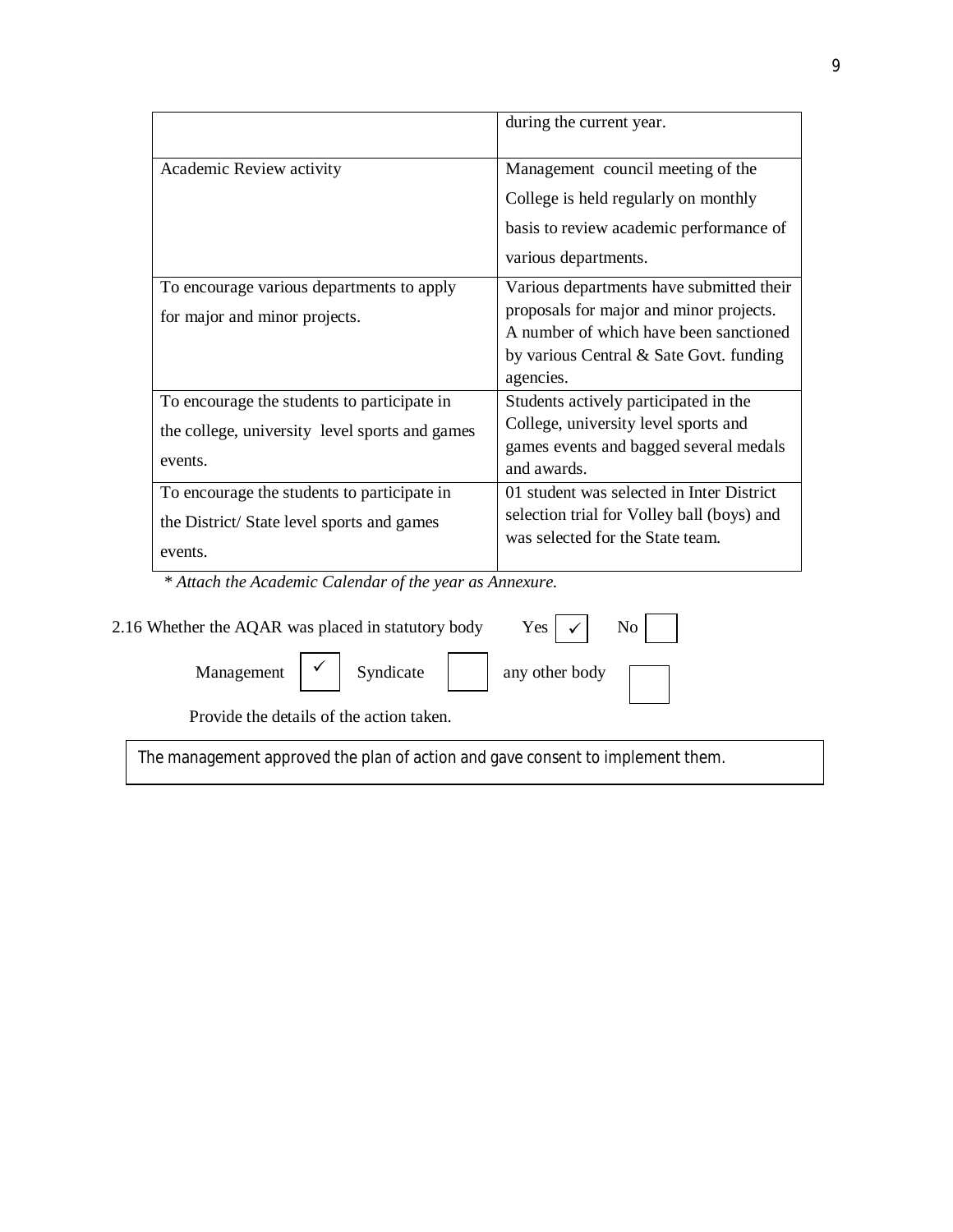# Part – B

# **Criterion – I**

# **1. Curricular Aspects**

1.1 Details about Academic Programmes

| Level of the<br>Programme | Number of<br>existing<br>Programmes | Number of<br>programmes added<br>during the year | Number of<br>self-financing<br>programmes | Number of value<br>added / Career<br>Oriented<br>programmes |
|---------------------------|-------------------------------------|--------------------------------------------------|-------------------------------------------|-------------------------------------------------------------|
| Ph.D.                     | 03                                  |                                                  | 03                                        | --                                                          |
| PG                        | 08                                  |                                                  | 08                                        | --                                                          |
| <b>UG</b>                 | 03                                  |                                                  | 03                                        |                                                             |
| PG Diploma                | 00                                  |                                                  |                                           |                                                             |
| <b>Advanced Diploma</b>   | 00                                  |                                                  |                                           |                                                             |
| Diploma                   | $00\,$                              |                                                  |                                           |                                                             |
| Certificate               | 00                                  |                                                  |                                           |                                                             |
| Others (Paramedical       | 05 (02 PG &                         |                                                  | 05                                        |                                                             |
| Sciences)                 | 03 UG)                              |                                                  |                                           |                                                             |
| <b>Total</b>              | 19                                  |                                                  | 19                                        |                                                             |
| Interdisciplinary         | 17                                  |                                                  | 17                                        |                                                             |
| Innovative                |                                     |                                                  |                                           |                                                             |

1.2 (i) Flexibility of the Curriculum: CBCS/Core/Elective option / Open options (ii) Pattern of programmes:

|                                                     | Pattern                           | Number of programmes                                                    |
|-----------------------------------------------------|-----------------------------------|-------------------------------------------------------------------------|
|                                                     | Semester                          | 14                                                                      |
|                                                     | Trimester                         | 00                                                                      |
|                                                     | Annual                            | 05                                                                      |
| 1.3 Feedback from stakeholders*<br>(On all aspects) | Alumni<br>Parents<br>$\checkmark$ | Employers<br>Students  <br>$\checkmark$<br>$\checkmark$<br>$\checkmark$ |
| Mode of feedback<br>$\cdot$                         | Manual<br>Online                  | Co-operating schools (for PEI)                                          |

*\*Please provide an analysis of the feedback in the Annexure*

Annexure……1 (attached)

1.4 Whether there is any revision/update of regulation or syllabi, if yes, mention their salient aspects.

The affiliating University did not revise the Syllabus in the current year.

1.5 Any new Department/Centre introduced during the year. If yes, give details.

NO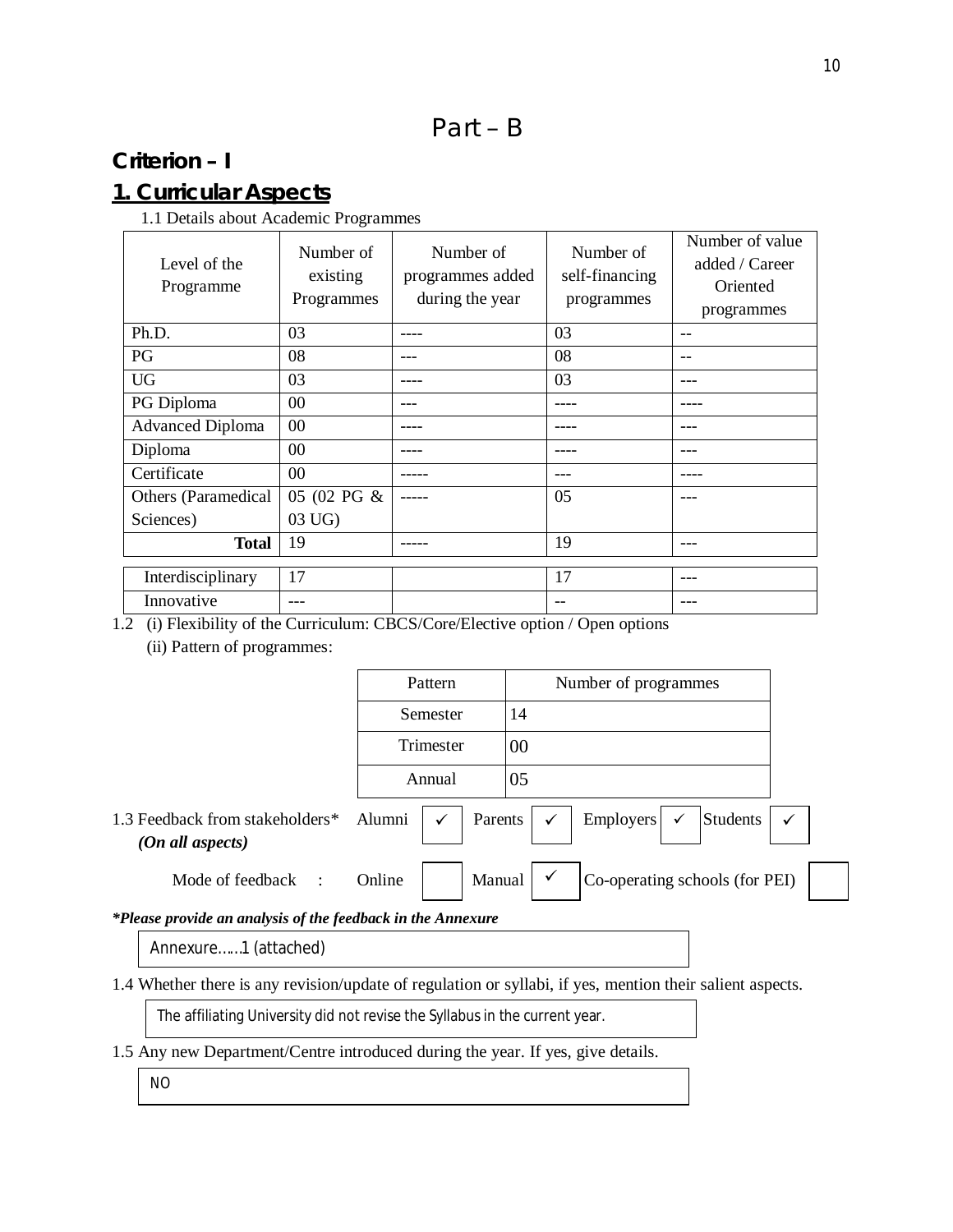### **Criterion – II**

### **2. Teaching, Learning and Evaluation**

2.1 Total No. of permanent faculty

| Total |    | Asst. Professors   Associate Professors   Professors   Others |  |
|-------|----|---------------------------------------------------------------|--|
|       | 49 |                                                               |  |

2.2 No. of permanent faculty with Ph.D.

2.3 No. of Faculty Positions Recruited (R) and Vacant (V) during the year

| Asst.          | Associate<br>Professors |            | Total<br>Others |  |  |  |  |  |  |
|----------------|-------------------------|------------|-----------------|--|--|--|--|--|--|
| Professors     |                         | Professors |                 |  |  |  |  |  |  |
|                |                         |            |                 |  |  |  |  |  |  |
|                |                         |            |                 |  |  |  |  |  |  |
| $\overline{0}$ | 09                      |            | $\mathbf{I}$    |  |  |  |  |  |  |

2.4 No. of Guest and Visiting faculty and Temporary faculty 04 06 1 08

2.5 Faculty participation in conferences and symposia:

| No. of Faculty                     | International level | National level | State level |
|------------------------------------|---------------------|----------------|-------------|
| Attended<br>Seminars/<br>Workshops | 03                  | 10             | 35          |
| Presented papers                   | 04                  | 07             |             |
| <b>Resource Persons</b>            |                     | 01             | იշ          |

2.6 Innovative processes adopted by the institution in Teaching and Learning:

\*Establishing the session plan for every subject well before the commencement of each semester along with the course hand outs which are made available to all students on the start of the academic year.

38

- \* Preparation of teacher's diary with complete details of the weekly teaching plan and day to day progress of syllabi.
- \* Educational tours for the students to Industries and Research Institutes to apprise them about the application of technology they study in class rooms.
- \* Use of ICT in teaching learning process, both in the class rooms and labs. Also through video conferencing with outside faculty as well.

\*Teacher's study materials [soft copy-power point/PDF presentation] are shared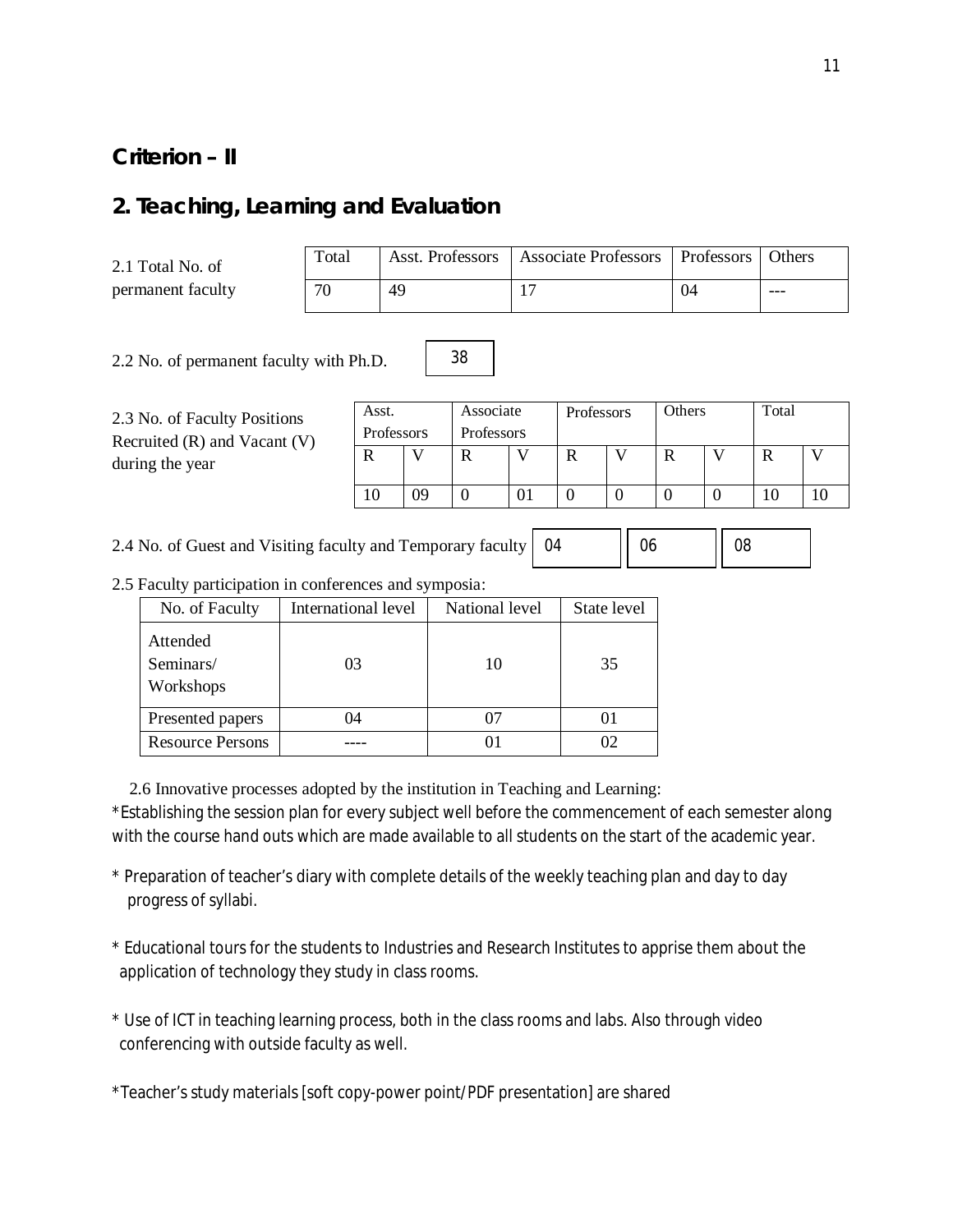with students.

\*Teaching faculty and students are encouraged to use latest technology such as smart class rooms, LCD, internet, etc., for the teaching and learning process. Over head LCD have been provided in class

\*Faculty members are provided with DESKTOPS with internet connectivity by the management to support the ICT.

- 2.7 Total No. of actual teaching days during this academic year
- 2.8 Examination/ Evaluation Reforms initiated by the Institution (for example: Open Book Examination, Bar Coding, Double Valuation, Photocopy, Online Multiple Choice Questions)
- 2.9 No. of faculty members involved in curriculum restructuring/revision/syllabus development as member of Board of Study/Faculty/Curriculum Development workshop -- 01
- 2.10 Average percentage of attendance of students
- 2.11 Course/Programme wise

distribution of pass percentage:

### **University Result at a Glance: Session 2012-2013 (U.G.)**

| S.No.          | Title of the programme                            | Total no. | <b>Division</b>          |       |                |                          |        |
|----------------|---------------------------------------------------|-----------|--------------------------|-------|----------------|--------------------------|--------|
|                |                                                   | <b>of</b> | <b>Distinction</b>       | 1%    | II%            | III%                     | Pass % |
|                |                                                   | students  | %                        |       |                |                          |        |
|                |                                                   | appeared  |                          |       |                |                          |        |
| 1.             | B.Sc. Biotechnology-1 <sup>st</sup> Year          | 31        | 9.68                     | 32.25 | 29.03          | 9.68                     | 80.64  |
| 2.             | B.Sc. Biotechnology-2 <sup>nd</sup> Year          | 43        | 2.33                     | 25.58 | 65.12          | 6.97                     | 100.00 |
| 3.             | B.Sc. Biotechnology-3 <sup>rd</sup> Year          | 31        | 6.45                     | 41.93 | 51.61          | ÷,                       | 100.00 |
| 4.             | B.Sc. Medical Lab Technology-1 <sup>st</sup> Year | 49        | 16.33                    | 79.59 | 4.08           | $\blacksquare$           | 100.00 |
| 5.             | B.Sc. Medical Lab Technology-2 <sup>nd</sup> Year | 48        | 16.66                    | 47.92 | 35.42          | ÷,                       | 100.00 |
| 6.             | B.Sc. Medical Lab Technology-3 <sup>rd</sup> Year | 40        | 7.50                     | 75.00 | 17.50          | $\overline{\phantom{a}}$ | 100.00 |
| 7 <sub>1</sub> | B.Sc. Medical Microbiology-1 <sup>st</sup> Year   | 31        | 32.26                    | 54.84 | 12.90          | $\overline{\phantom{a}}$ | 100.00 |
| 8.             | B.Sc. Medical Microbiology-2 <sup>nd</sup> Year   | 33        | 18.18                    | 72.73 | 9.09           | $\overline{\phantom{a}}$ | 100.00 |
| 9.             | B.Sc. Medical Microbiology-3 <sup>rd</sup> Year   | 22        | 27.27                    | 72.73 | $\blacksquare$ | $\overline{a}$           | 100.00 |
| 10.            | Bachelor of Physiotherapy-1 <sup>st</sup> Year    | 34        | $\blacksquare$           | 64.70 | 32.35          | $\overline{a}$           | 97.05  |
| 11.            | Bachelor of Physiotherapy-2 <sup>nd</sup> Year    | 31        | $\mathbf{r}$             | 51.61 | 45.16          | $\overline{\phantom{a}}$ | 96.77  |
| 12.            | Bachelor of Physiotherapy-3 <sup>rd</sup> Year    | 25        | $\overline{\phantom{a}}$ | 64.00 | 32.00          | $\overline{\phantom{a}}$ | 96.00  |
| 13.            | Bachelor of Physiotherapy-4 <sup>th</sup> Year    | 37        | 5.40                     | 89.18 | 2.70           | $\overline{a}$           | 97.29  |

12

Examinations conducted as per University rules.

|  |  |  | - - |
|--|--|--|-----|
|--|--|--|-----|

227

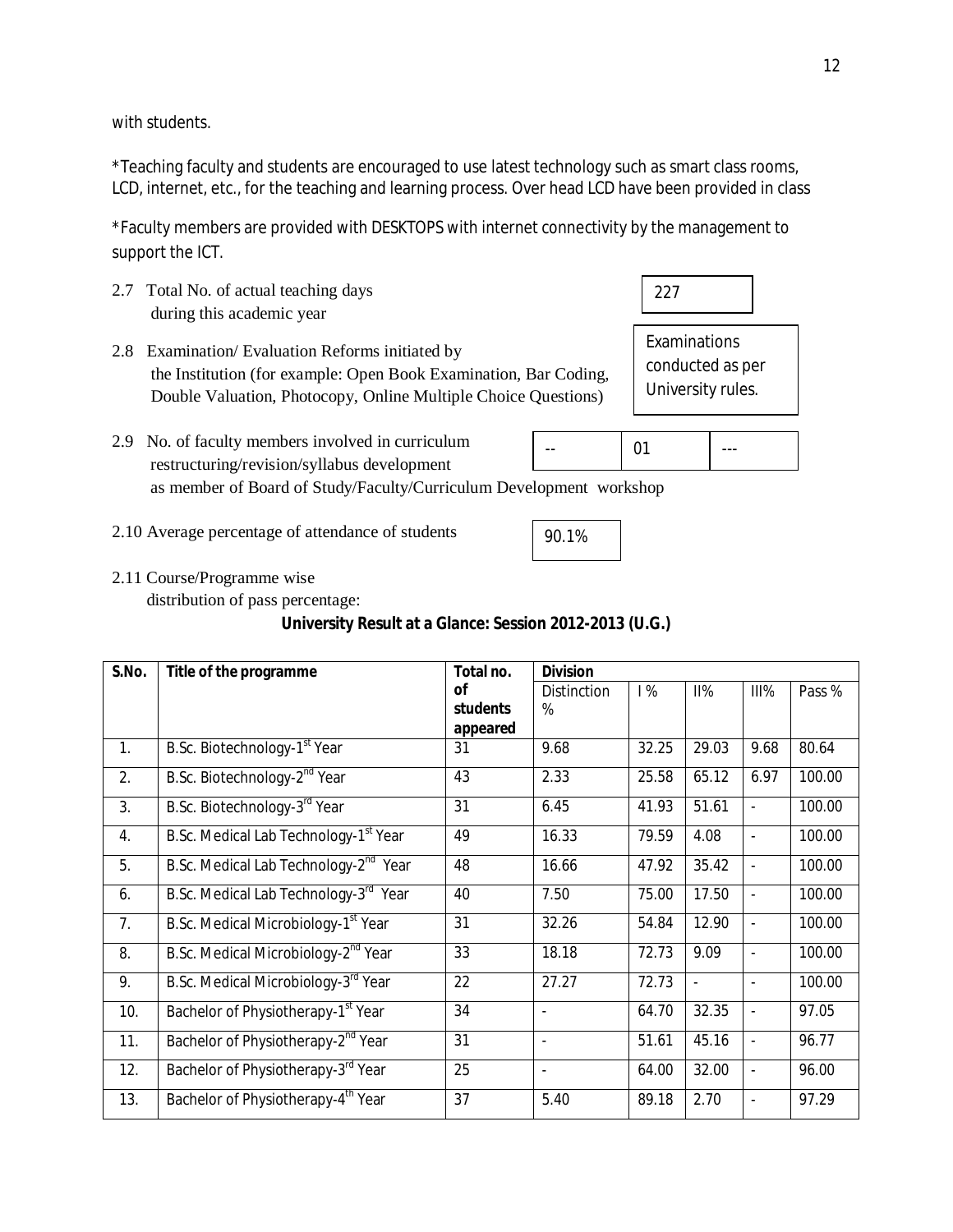| 14. | B.Sc. Forestry-1 <sup>st</sup> Year (I Sem)        | 98 | 13.26 | 56.12 | 23.47 |                          | 92.85  |
|-----|----------------------------------------------------|----|-------|-------|-------|--------------------------|--------|
| 15. | B.Sc. Forestry-1 <sup>st</sup> Year (II Sem)       | 93 | 15.05 | 61.29 | 20.43 | $\blacksquare$           | 96.77  |
| 16. | B.Sc. Forestry-2 <sup>nd</sup> Year (III Sem.)     | 79 | 25.32 | 64.56 | 10.12 | ÷,                       | 100.00 |
| 17. | B.Sc. Forestry-2 <sup>nd</sup> Year (IV Sem)       | 79 | 35.44 | 60.76 | 2.53  | ÷,                       | 98.73  |
| 18. | B.Sc. Forestry-3 <sup>rd</sup> Year (V Sem.)       | 55 | 36.36 | 61.82 | 1.82  | $\overline{\phantom{a}}$ | 100.00 |
| 19. | B.Sc. Forestry- 3 <sup>rd</sup> Year (VI Sem.)     | 55 | 23.64 | 65.45 | 10.91 | ÷,                       | 100.00 |
| 20. | B.Sc. Forestry- 4 <sup>th</sup> Year (VII Sem.)    | 43 | 30.23 | 60.47 | 9.30  | $\overline{a}$           | 100.00 |
| 21. | B.Sc. Forestry-4 <sup>th</sup> Year (VIII Sem.)    | 43 | 20.93 | 55.81 | 23.25 |                          | 100.00 |
| 22. | B.Sc. Agriculture- 1 <sup>st</sup> year (I Sem.)   | 60 | 30.00 | 68.3  | 1.67  | $\overline{\phantom{a}}$ | 100.00 |
| 23. | B.Sc. Agriculture- 1 <sup>st</sup> year (II Sem.)  | 60 | 20.00 | 73.34 | 6.66  | ÷,                       | 100.00 |
| 24. | B.Sc. Agriculture- 2 <sup>nd</sup> year (III Sem.) | 55 | 23.64 | 76.36 |       | $\overline{\phantom{a}}$ | 100.00 |
| 25. | B.Sc. Agriculture- 2 <sup>nd</sup> year (IV Sem.)  | 55 | 41.82 | 54.54 | 1.81  | ÷,                       | 98.18  |

# **University Result at a Glance: Session 2012-2013 (P.G.)**

| S.No.            | Title of the                                           | Total no.       | <b>Out standing</b>      | <b>Middle</b> | Lower        | <b>High</b>              | <b>Middle</b>            | Pass   |
|------------------|--------------------------------------------------------|-----------------|--------------------------|---------------|--------------|--------------------------|--------------------------|--------|
|                  | programme                                              | 0f              |                          | <b>First</b>  | <b>First</b> | Second                   | Second                   | %      |
|                  |                                                        | students        | 8.5                      | $7.5 -$       | $6.5 -$      | $5.5 -$                  | $4.5 -$                  |        |
|                  |                                                        | appeared        |                          | 8.5           | 7.5          | 6.5                      | 5.5                      |        |
| 1.               | M Sc Microbiology-1 <sup>st</sup><br>Year (I Sem.)     | 30              | 3.33                     | 56.66         | 40.00        |                          |                          | 100.00 |
| $\overline{2}$ . | M Sc Microbiology-1 <sup>st</sup><br>Year (II Sem.)    | $\overline{30}$ | 3.33                     | 63.33         | 26.66        | 6.66                     | $\overline{\phantom{a}}$ | 100.00 |
| $\overline{3}$ . | M Sc Microbiology-2 <sup>nd</sup><br>Year (III Sem)    | 29              | $\overline{a}$           | 24.13         | 65.51        | 10.34                    | $\overline{\phantom{a}}$ | 100.00 |
| 4.               | M Sc Microbiology-2nd<br>Year (IV Sem)                 | $\overline{29}$ | $\overline{a}$           | 27.58         | 72.41        | $\mathbb{Z}^2$           | $\mathcal{L}$            | 100.00 |
| 5.               | M.Sc. Biochemistry-1st<br>Year (I Sem.)                | 23              | $\overline{a}$           | 52.17         | 47.82        | $\overline{\phantom{a}}$ | $\Box$                   | 100.00 |
| 6.               | M.Sc. Biochemistry-1 <sup>st</sup><br>Year (II Sem.)   | $\overline{23}$ | $\mathbf{r}$             | 73.91         | 21.73        | 4.34                     | $\overline{\phantom{a}}$ | 100.00 |
| 7.               | M.Sc. Biochemistry-<br>2 <sup>nd</sup> Year (III Sem.) | $\overline{24}$ | $\overline{a}$           | 16.66         | 45.83        | 37.50                    | L.                       | 100.00 |
| 8.               | M.Sc. Biochemistry-<br>2 <sup>nd</sup> Year (IV Sem.)  | 24              | $\overline{a}$           | 33.33         | 54.16        | 12.50                    | $\overline{\phantom{a}}$ | 100.00 |
| 9.               | M.sc. Biotechnology-<br>1 <sup>st</sup> Year (I Sem)   | 26              | $\overline{a}$           | 46.15         | 53.85        | $\mathbb{L}$             | $\overline{a}$           | 100.00 |
| 10.              | M.sc. Biotechnology-<br>1 <sup>st</sup> Year (II Sem)  | 26              | $\overline{a}$           | 23.07         | 57.69        | 15.39                    | 3.85                     | 100.00 |
| 11.              | M.sc. Biotechnology-<br>2 <sup>nd</sup> Year (III Sem) | $\overline{32}$ | 3.12                     | 59.38         | 34.38        | 3.12                     | $\overline{\phantom{a}}$ | 100.00 |
| 12.              | M.sc. Biotechnology-<br>2 <sup>nd</sup> Year (IV Sem)  | $\overline{32}$ | $\overline{a}$           | 53.12         | 43.75        | ä,                       | $\blacksquare$           | 93.75  |
| 13.              | M.Sc. Botany-1 <sup>st</sup> Year                      | 30              | $\overline{\phantom{a}}$ | 56.67         | 40.00        | 3.33                     | $\mathbf{r}$             | 100.00 |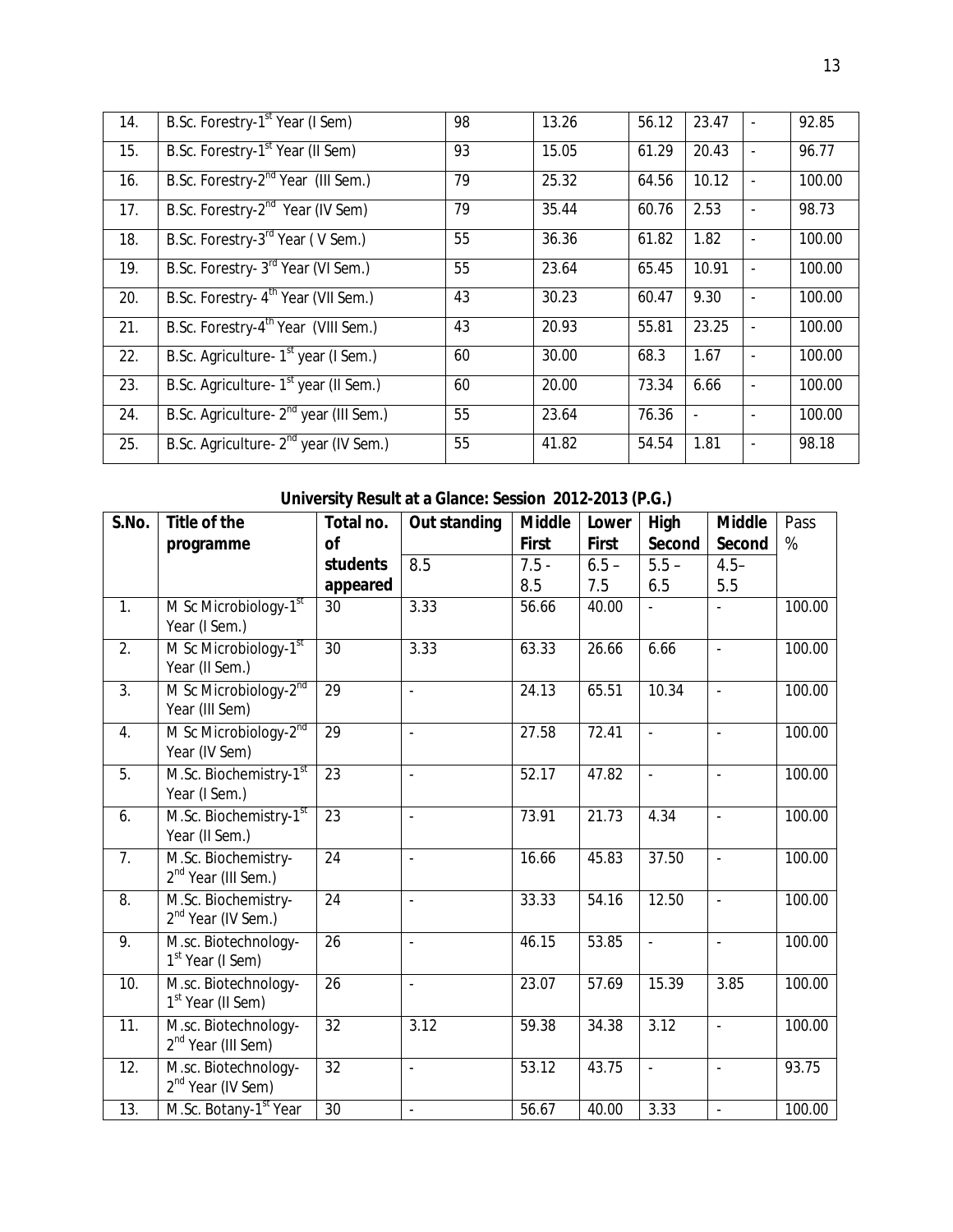|                                  | $($ I Sem. $)$                     |                 |                          |                    |       |          |                          |        |
|----------------------------------|------------------------------------|-----------------|--------------------------|--------------------|-------|----------|--------------------------|--------|
| 14.                              | M.Sc. Botany-1 <sup>st</sup> Year  | 30              |                          | 53.33              | 46.67 | $\Box$   |                          | 100.00 |
|                                  | (II Sem.)                          |                 |                          |                    |       |          |                          |        |
| 15.                              | M.Sc. Botany-2nd Yr                | 20              | $\overline{\phantom{a}}$ | 85.00              | 15.00 | $\Box$   | $\Box$                   | 100.00 |
|                                  | (III Sem.)                         |                 |                          |                    |       |          |                          |        |
| 16.                              | M.Sc. Botany-2nd Yr                | $\overline{20}$ | $\overline{a}$           | 60.00              | 35.00 | 5.00     | $\Box$                   | 100.00 |
|                                  | (IV Sem.)                          |                 |                          |                    |       |          |                          |        |
| 17.                              | M.Sc. Chem-1 <sup>st</sup> Year (I | 21              | $\Box$                   | 33.33              | 61.90 | 4.77     | $\Box$                   | 100.00 |
|                                  | Sem.)                              |                 |                          |                    |       |          |                          |        |
| 18.                              | M.Sc. Chem-1 <sup>st</sup> Year    | 21              | $\overline{a}$           | 42.85              | 57.15 | $\Box$   | $\overline{a}$           | 100.00 |
|                                  | (II Sem.)                          |                 |                          |                    |       |          |                          |        |
| 19.                              | M.Sc. Chem-2nd Yr (III             | 17              | $\Box$                   | 35.29              | 52.95 | 11.76    | $\Box$                   | 100.00 |
|                                  | Sem.)                              |                 |                          |                    |       |          |                          |        |
| 20.                              | M.Sc. Chem-2nd Yr                  | 17              | $\ddot{\phantom{a}}$     | 11.76              | 58.82 | 2943     | $\Box$                   | 100.00 |
|                                  | (IV Sem.)                          |                 |                          |                    |       |          |                          |        |
| 21.                              | M.Sc. Pharma-1 <sup>st</sup> Yr (I | 15              | $\Box$                   | 46.67              | 46.67 | 6.66     | $\overline{\phantom{a}}$ | 100.00 |
|                                  | Sem.)                              |                 |                          |                    |       |          |                          |        |
| $\overline{22}$ .                | M.Sc. Pharma-1st Yr                | 13              | $\overline{a}$           | 15.39              | 61.54 | 23.07    | $\omega$                 | 100.00 |
|                                  | (II Sem.)                          |                 |                          |                    |       |          |                          |        |
| 23.                              | M.Sc. Pharma-2 <sup>nd</sup> Yr    | 25              | $\Box$                   | 76.00              | 24.00 | $\omega$ | $\overline{\phantom{a}}$ | 100.00 |
|                                  | (III Sem.)                         |                 |                          |                    |       |          |                          |        |
| $\overline{24}$ .                | M.Sc. Pharma-2 <sup>nd</sup> Yr    | $\overline{26}$ | $\overline{a}$           | 73.07              | 26.93 | $\omega$ | $\mathbb{Z}^2$           | 100.00 |
|                                  | (IV Sem.)                          |                 |                          |                    |       |          |                          |        |
| 25.                              | M.Sc. Zoolgy-1 <sup>st</sup> Year  | $\overline{30}$ | $\overline{\phantom{a}}$ | 43.33              | 53.33 | 3.34     | $\blacksquare$           | 100.00 |
|                                  | $($ I Sem. $)$                     |                 |                          |                    |       |          |                          |        |
| 26.                              | M.Sc. Zoolgy-1 <sup>st</sup> Year  | 30              | 3.33                     | 76.67              | 20.00 | ÷,       | $\Box$                   | 100.00 |
|                                  | (II Sem.)                          |                 |                          |                    |       |          |                          |        |
| 27.                              | M.Sc. Zoolgy-2 <sup>nd</sup> Year  | $\overline{31}$ | $\blacksquare$           | 83.87              | 16.13 | $\Box$   | $\blacksquare$           | 100.00 |
|                                  | (III Sem.)                         |                 |                          |                    |       |          |                          |        |
| 28.                              | M.Sc. Zoolgy-2 <sup>nd</sup> Year  | 31              | $\overline{a}$           | 48.39              | 45.16 | 6.45     | $\omega$                 | 100.00 |
|                                  | (IV Sem.)                          |                 |                          |                    |       |          |                          |        |
| 29.                              | M.Sc. Forestry-1st                 | 06              | $\overline{\phantom{a}}$ | 33.33              | 33.33 | 33.33    | $\blacksquare$           | 100.00 |
|                                  | year (II Sem.)                     |                 |                          |                    |       |          |                          |        |
| 30.                              | M.Sc. Forestry- 2 <sup>nd</sup>    | 06              |                          | 50.00              | 50.00 |          |                          | 100.00 |
|                                  | year (III Sem.)                    |                 |                          |                    |       |          |                          |        |
| CGPA                             |                                    |                 |                          |                    |       | Class    |                          |        |
| 8.5 and Above                    |                                    |                 | Outstanding              |                    |       |          |                          |        |
| 7.5. and above but less than 8.5 |                                    |                 | Middle First             |                    |       |          |                          |        |
|                                  | 6.5 and above but less than 7.5    |                 |                          | Lower First        |       |          |                          |        |
|                                  | 5.5 and above but less than 6.5    |                 |                          | <b>High Second</b> |       |          |                          |        |
|                                  | 4.5 and above but less than 5.5    |                 |                          | Middle Second      |       |          |                          |        |
|                                  | 4.0 and above but less than 4.5    |                 |                          | Lower Second       |       |          |                          |        |
|                                  | Less than 4.0                      |                 |                          | Fail               |       |          |                          |        |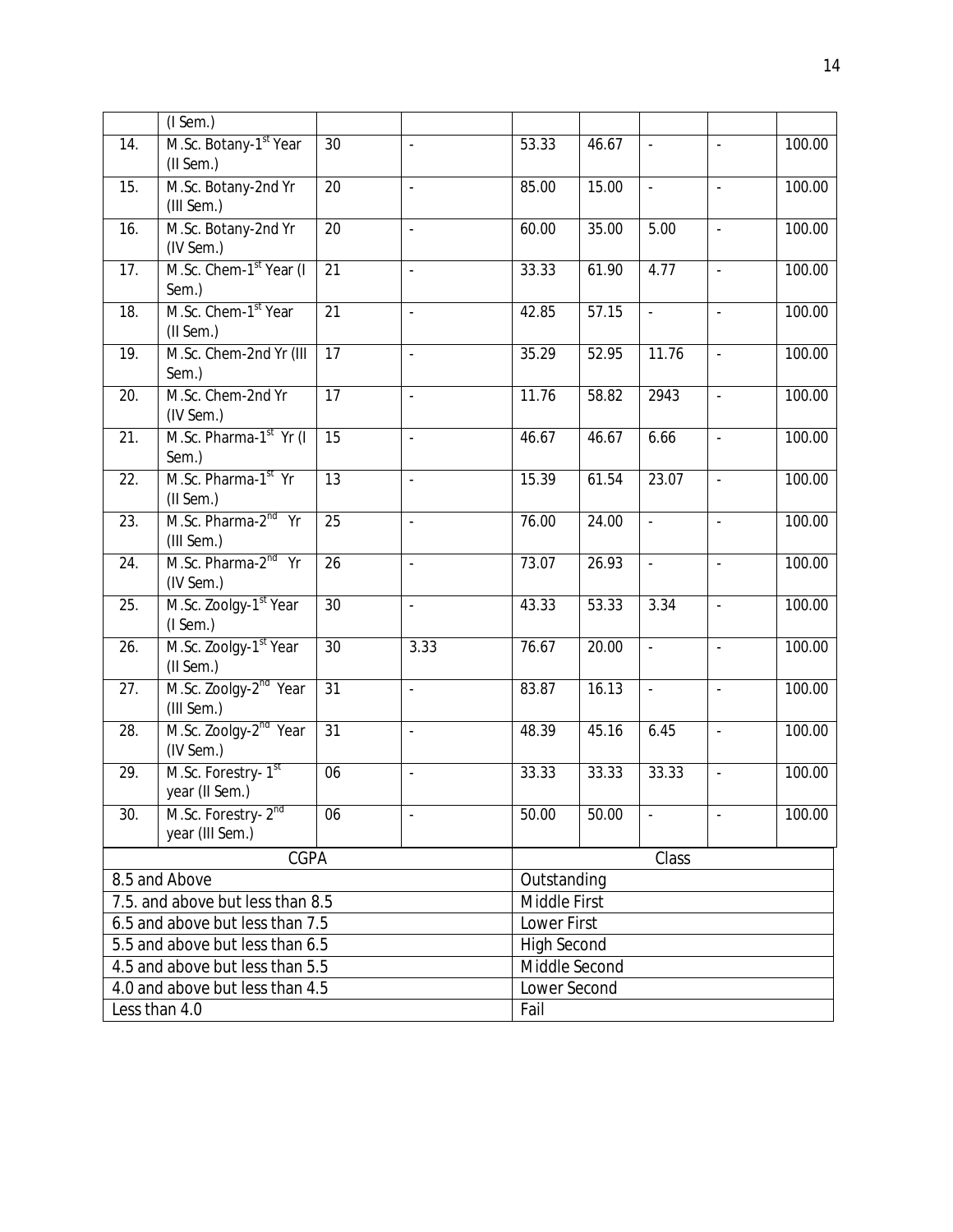2.12 How does IQAC Contribute/Monitor/Evaluate the Teaching & Learning processes:

- Department level monitoring committee submits reports to the college level monitoring committee, remedial measures are taken accordingly.
- Feedback from the students and other stake holders are obtained at regular intervals and later IQAC meets to resolve the problems stated if any.
- 2.13 Initiatives undertaken towards faculty development

| <b>Faculty / Staff Development Programmes</b>  | Number of faculty<br>benefitted |
|------------------------------------------------|---------------------------------|
| Refresher courses                              |                                 |
| UGC – Faculty Improvement Programme            |                                 |
| HRD programmes                                 | 50                              |
| Orientation programmes                         | 51                              |
| Faculty exchange programme                     |                                 |
| Staff training conducted by the university     |                                 |
| Staff training conducted by other institutions | 03                              |
| Summer / Winter schools, Workshops, etc.       | 05                              |
| Others                                         |                                 |

2.14 Details of Administrative and Technical staff.

| Category                                                                              | Number of<br>Permanent<br><b>Employees</b> | Number of<br>Vacant<br>Positions | Number of<br>permanent<br>positions filled<br>during the Year | Number of<br>positions filled<br>temporarily |
|---------------------------------------------------------------------------------------|--------------------------------------------|----------------------------------|---------------------------------------------------------------|----------------------------------------------|
| <b>Administrative Staff</b>                                                           | 103                                        | 15                               | 15                                                            |                                              |
| <b>Technical Staff</b><br><i>(including)</i><br>Library/Lab/<br>Physiotherapy centres | 17                                         | 02                               | 02                                                            |                                              |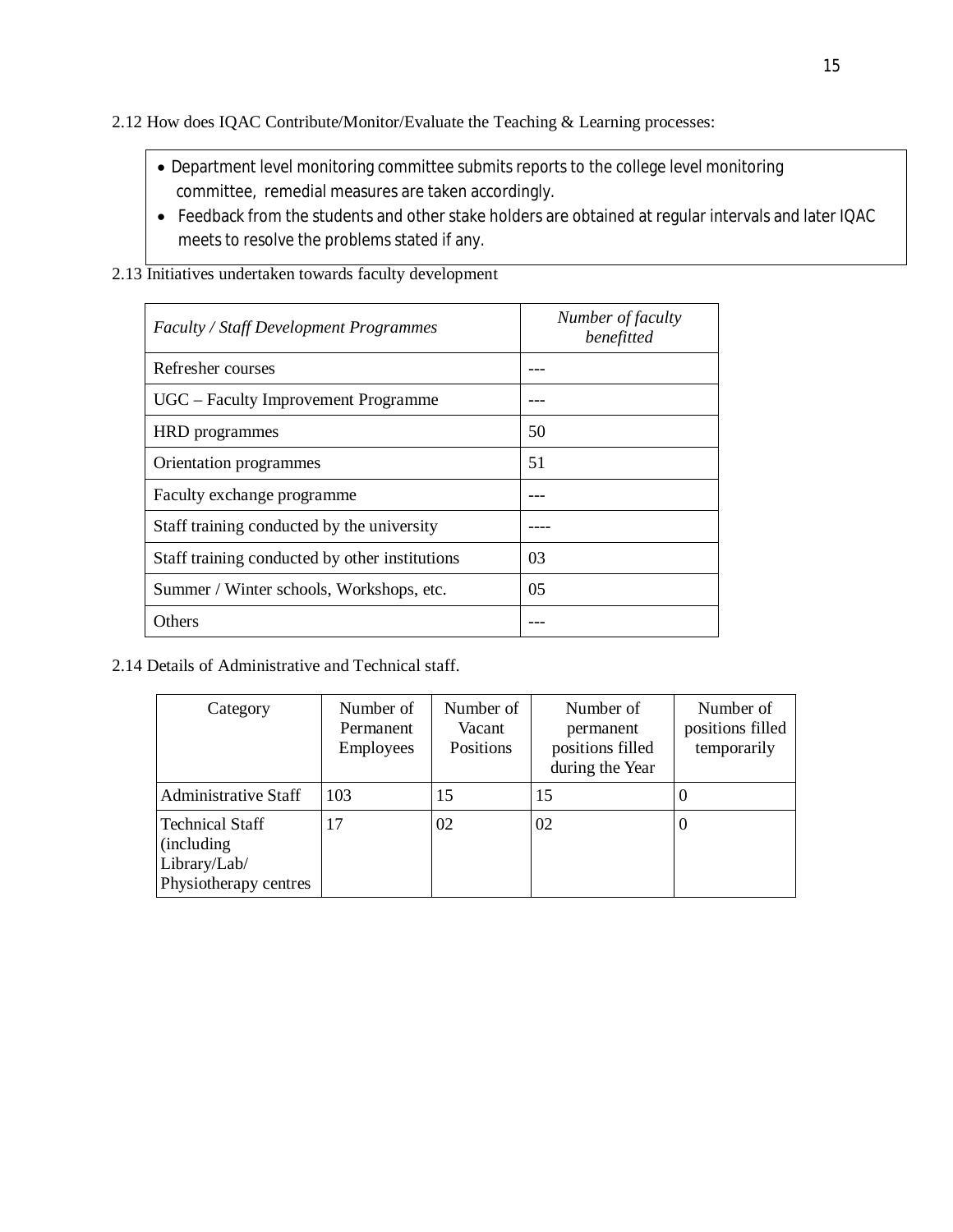# **Criterion – III**

# **3. Research, Consultancy and Extension**

3.1 Initiatives of the IQAC in Sensitizing/Promoting Research Climate in the institution

- Having a Research Advisory committee (RAC) which meets periodically to discuss current research trends & issues.
- The above committee also functions as a Research Forum wherein the faculty members also present their research papers followed by discussions.
- By inviting outstanding academicians and scientists for holding interactive sessions with young faculty to motivate them for undertaking active research programme.
- By sharing the information about the upcoming Conferences, Seminars, and Workshops etc. among the staff.
- Motivating the faculty for writing and publishing research related articles. Scheme for incentives in the form of cash award/ advance increment to the faculty for writing books, chapters and research papers in journals of repute.
- On duty leave granted to the faculty for attending professional Seminars, Conferences, and Workshops etc.
- Reimbursement of the registration fee to faculty for attending any of the above.

#### 3.2 Details regarding major projects

|                     | Completed | Ongoing | Sanctioned  | Submitted |
|---------------------|-----------|---------|-------------|-----------|
| Number              | --        | ----    | 01          | vı        |
| Outlay in Rs. Lakhs | --        | ----    | 26.08 Lakhs | ---       |

#### 3.3 Details regarding minor projects

|                     | Completed  | Ongoing       | Sanctioned | Submitted |
|---------------------|------------|---------------|------------|-----------|
| Number              |            | 03            |            |           |
| Outlay in Rs. Lakhs | 5.75 Lakhs | $21.43$ Lakhs | ----       | -----     |

#### 3.4 Details on research publications

|                          | International | National | <b>Others</b> |
|--------------------------|---------------|----------|---------------|
| Peer Review Journals     |               | .)4      |               |
| Non-Peer Review Journals | 02            | 06       |               |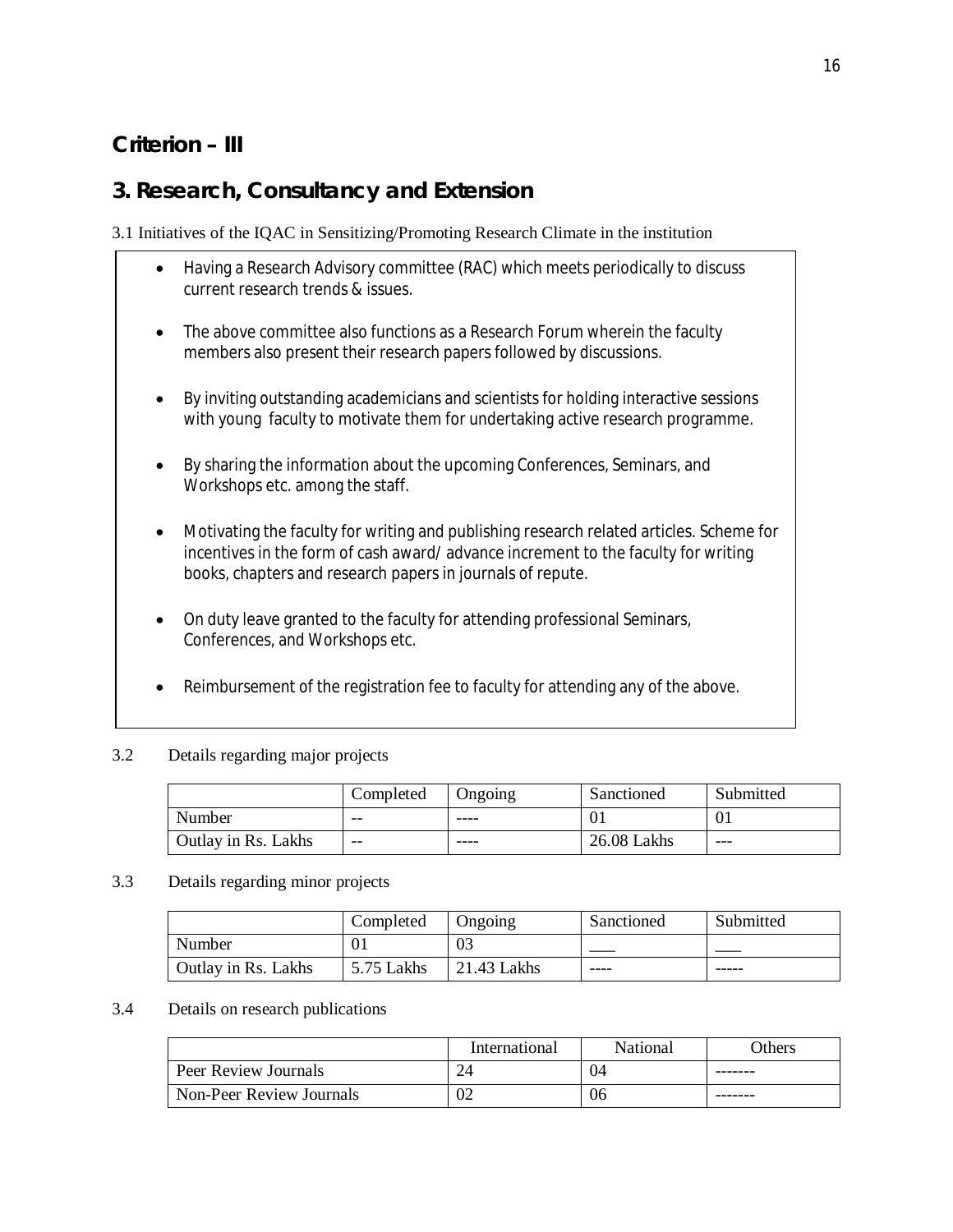| e-Journals            | 08  | v. | $- - - -$ |
|-----------------------|-----|----|-----------|
| onference proceedings | --- | vτ |           |

3.5 Details on Impact factor of publications:



3.6 Research funds sanctioned and received from various funding agencies, industry and other organizations.

| Nature of the Project                        | Duration          | Name of the    | Total grant | Received   |
|----------------------------------------------|-------------------|----------------|-------------|------------|
|                                              | Year              | funding Agency | Sanctioned  | (in Lakhs) |
|                                              |                   |                | (in Lakhs)  |            |
| Major projects                               | 24.02.14-23.02.17 | <b>DBT</b>     | 26.02       | 13.23      |
| Minor Projects 1                             | 23.02.13-22.02.16 | <b>USBD</b>    | 8.30        | 2.90       |
| Minor Projects 2                             | 01.11.11-31.12.14 | <b>USBD</b>    | 5.83        | 3.80497    |
| Minor Projects 3                             | 2012-15           | <b>USBD</b>    | 7.30        | 5.07545    |
| Minor Projects 4                             | 2012-14           | <b>USBD</b>    | 5.75        | 5.75       |
| <b>Interdisciplinary Projects</b>            | 2013-14           | <b>USBD</b>    | 1.7         | 1.7        |
| Industry sponsored                           |                   |                |             |            |
| Projects sponsored by the University/College |                   |                |             |            |
| Students research projects                   |                   | ---            |             |            |
| (other than compulsory by the University)    |                   |                |             |            |
| Any other (Specify)                          |                   |                |             |            |
| Total                                        | 06 projects       | 02             | 54.90       | 32.46042   |

3.7 No. of books published i) With ISBN No.  $\sqrt{0.05}$ 

Chapters in Edited Books  $\boxed{\phantom{1}...}$ 

ii) Without ISBN No.

02

3.8 No. of University Departments receiving funds from



3.10 Revenue generated through consultancy

4.0 lakhs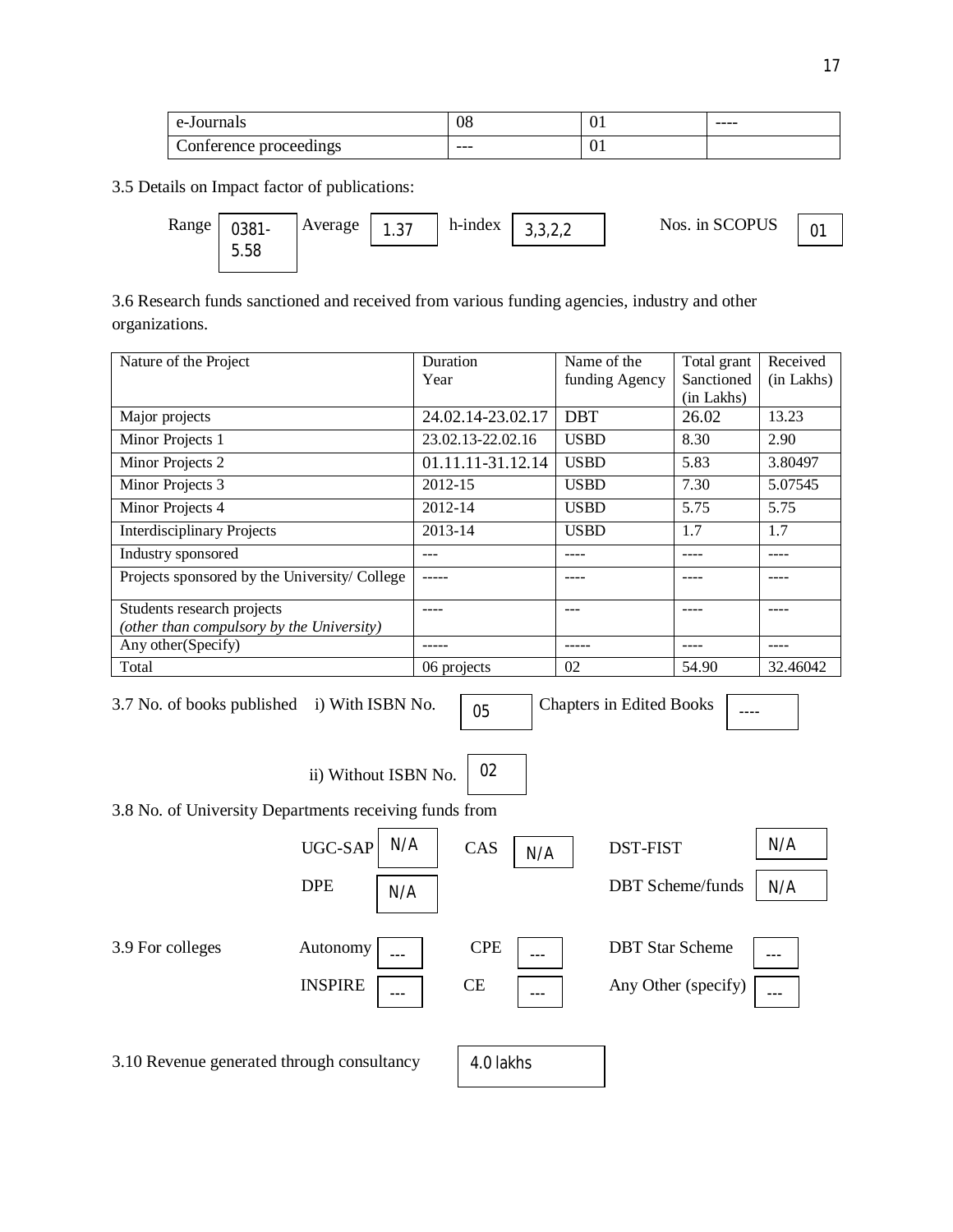### 3.11 No. of conferences

| organized by the                                                                                                                                                                                                   | Level         | International | National | State       | University | College |  |  |
|--------------------------------------------------------------------------------------------------------------------------------------------------------------------------------------------------------------------|---------------|---------------|----------|-------------|------------|---------|--|--|
| Institution                                                                                                                                                                                                        | <b>Number</b> |               |          | 01          |            | 05      |  |  |
|                                                                                                                                                                                                                    | Sponsoring    |               |          | SBD,        |            | Self    |  |  |
|                                                                                                                                                                                                                    | agencies      |               |          | Uttarakhand |            |         |  |  |
| 10<br>3.12 No. of faculty served as experts, chairpersons or resource persons<br>International<br>National<br>3.13 No. of collaborations<br>Any other<br>02<br>01<br>3.14 No. of linkages created during this year |               |               |          |             |            |         |  |  |
| 3.15 Total budget for research for current year in lakhs:                                                                                                                                                          |               |               |          |             |            |         |  |  |
| From Management of University/College<br>From funding agency<br>3.75 Lakhs<br>32.46042                                                                                                                             |               |               |          |             |            |         |  |  |
| Total                                                                                                                                                                                                              | 21.21012      |               |          |             |            |         |  |  |

3.16 No. of patents received this year

36.21042

| Type of Patent |         | Number |
|----------------|---------|--------|
| National       | Applied | 01     |
|                | Granted |        |
| International  | Applied |        |
|                | Granted |        |
| Commercialized | Applied |        |
|                | Granted |        |

Nil

3.17 No. of research awards/ recognitions received by faculty and research fellows of the institute in the year.

|     | Total   International   National   State   University   Dist   College |    |               |      |         |      |
|-----|------------------------------------------------------------------------|----|---------------|------|---------|------|
| -02 | $---$                                                                  | 02 | $\frac{1}{2}$ | ---- | $- - -$ | ---- |

3.18 No. of faculty from the Institution who are Ph. D. Guides and students registered under them

04 10

3.19 No. of Ph.D. awarded by faculty from the Institution

3.20 No. of Research scholars receiving the Fellowships (Newly enrolled + existing ones)

| <b>JRF</b> | ◡▵ | SRF | Nil | <b>Project Fellows</b> | $\cap$<br>◡∠ | Any other | Nil |
|------------|----|-----|-----|------------------------|--------------|-----------|-----|
|            |    |     |     |                        |              |           |     |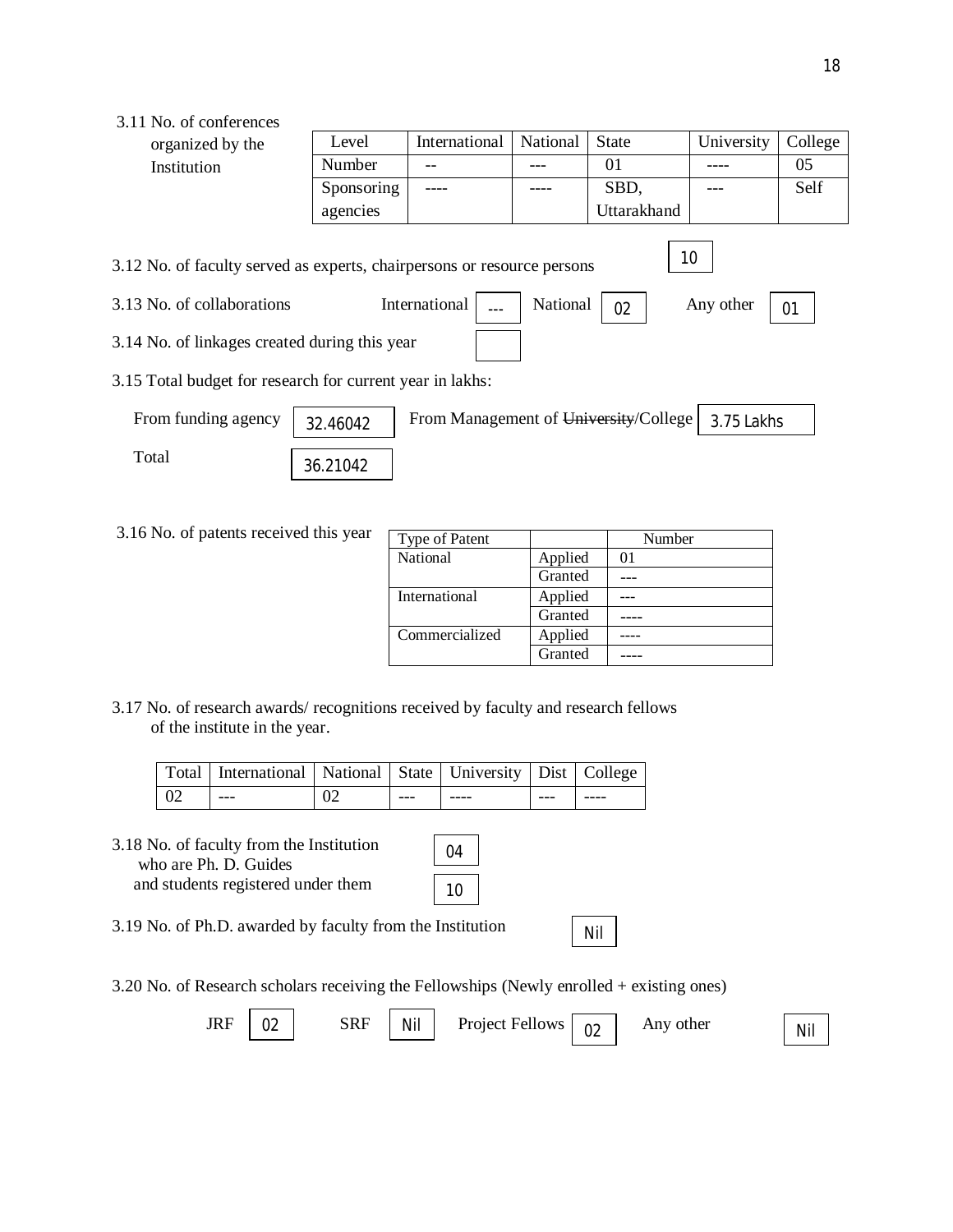3.21 No. of students Participated in NSS events:



3.22 No. of students participated in NCC events: NCC still not introduced in the college.



3.23 No. of Awards won in NSS:

| University level $\Box$ | --- | State level           | $--$    |  |
|-------------------------|-----|-----------------------|---------|--|
| National level          | --- | International level [ | $- - -$ |  |

3.24 No. of Awards won in NCC:

| University level<br>State level<br>$---$       | $--$ |
|------------------------------------------------|------|
| National level<br>International level [<br>--- | $--$ |

3.25 No. of Extension activities organized



3.26 Major Activities during the year in the sphere of extension activities and Institutional Social Responsibility

- Introduction of the Scholarship sacheme fro Girl students of the State, named " *mahamaya Ma balasundari Chatra Vriti yojna".* The girl students from class I to XII are eligible for the scholarship @ Rs. 200 to  $700/= p.m.$
- World Biodiversity day celebrations.
- World environment day celebrations.
- World immunology day celebrations.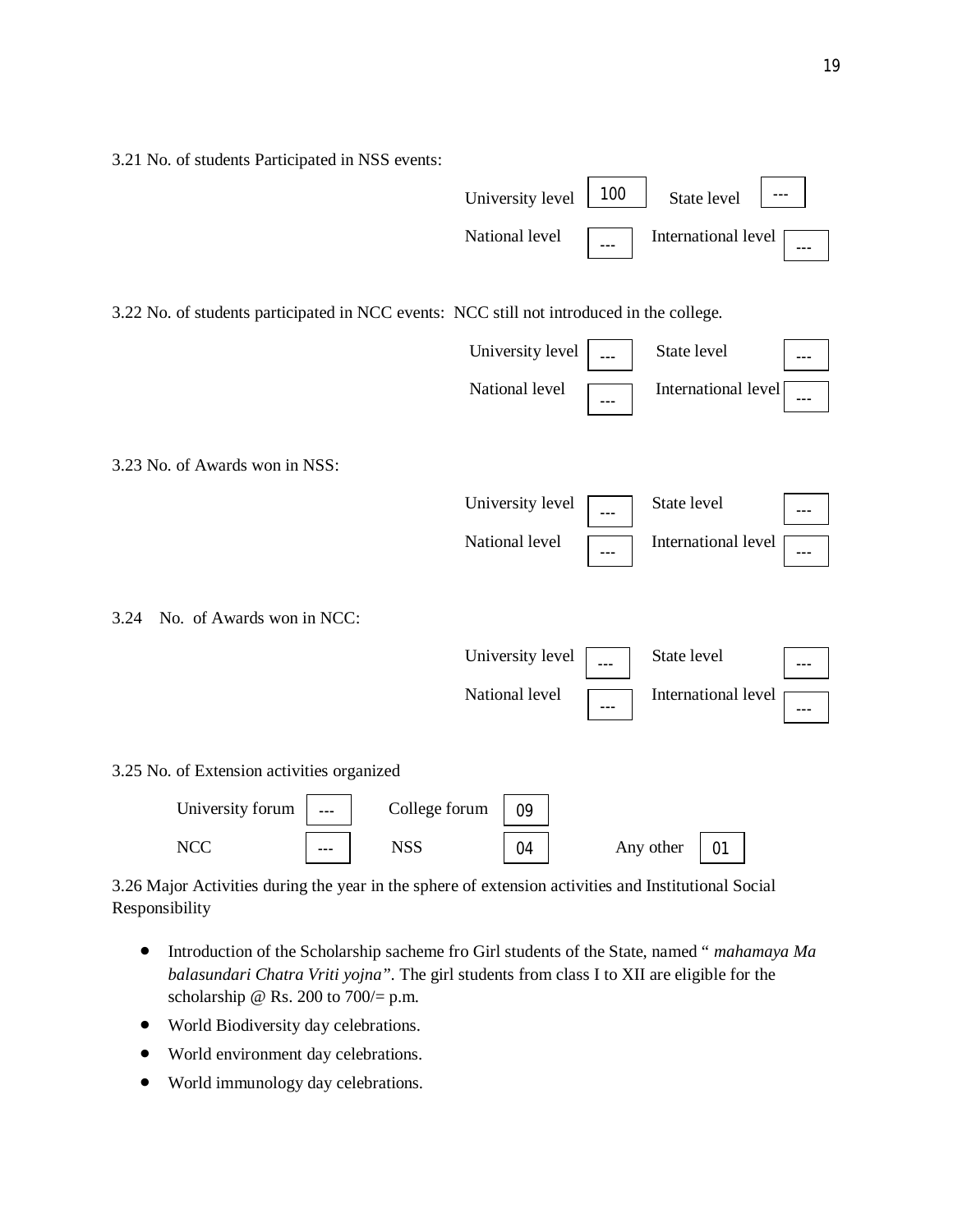- World Physiotherapy day celebrations.
- Awareness program on "Promise to save green earth": Social Awareness Campaign Project of "People & Society" (it is Nepal based Social awareness campaigner organization) - Student's initiative.
- Awareness program for school children during wildlife week (01-07 October) through Film show, Painting/sketching competition and Inter school Quiz competition
- As NSS activity Students Participation in ASER (Annual status of Education report) survey conducted by Pratham NGO.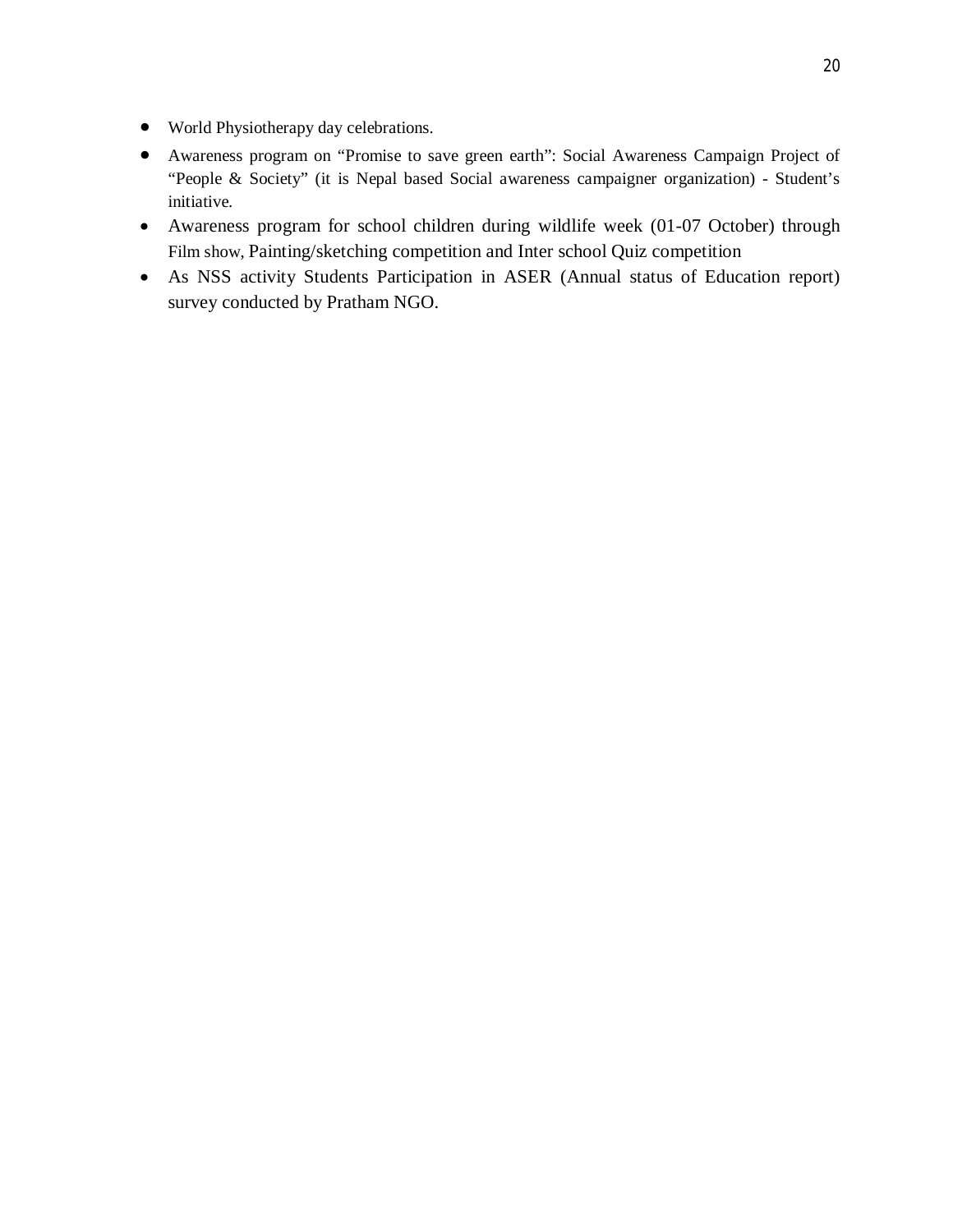# **Criterion – IV 4. Infrastructure and Learning Resources**

4.1 Details of increase in infrastructure facilities:

| <b>Facilities</b>                         | Existing    | Newly created | Source of | Total       |
|-------------------------------------------|-------------|---------------|-----------|-------------|
|                                           |             |               | Fund      |             |
| Campus area                               | 4.5 acres   |               |           | 4.5 acres   |
|                                           | (16888)     |               |           | (16888)     |
|                                           | sq. $mt$ .) |               |           | $sq. mt.$ ) |
| Class rooms                               | 44          |               |           | 44          |
|                                           |             |               |           |             |
| Laboratories                              | 29          | 04            |           | 33          |
|                                           |             |               |           |             |
| <b>Seminar Halls</b>                      | 02          | 00            | Self      | 02          |
|                                           |             |               | financing |             |
| No. of important equipments purchased     |             | 04            |           |             |
| $($ 2 1-0 lakhs) during the current year. |             |               |           |             |
| Value of the equipment purchased          |             | 2638083.00    |           |             |
| during the year (Rs. in Lakhs)            |             |               |           |             |
| <b>Others</b>                             |             | 3353662.00    |           |             |
|                                           |             |               |           |             |

#### 4.2 Computerization of administration and library

1. Library is already computerized. Issue & collection through BAR Code system. 2. Office of the Director and Principal completely computerized and data retrieval system operational.

3. Linkage has been created between each department with Principal & Director's officer through internal mail system.

4. Whole campus is Wi-Fi.

#### 4.3 Library services:

|                                |       | Existing   |                | Newly added |          |            |
|--------------------------------|-------|------------|----------------|-------------|----------|------------|
|                                | No.   | Value      | No.            | Value       | No.      | Value      |
| <b>Text Books</b>              | 16867 | 6040968.47 | 121            | 28664       | 16988    | 6069632.47 |
| Reference Books                | 769   | 1528160.58 | 35             | 22136       | 804      | 1550296    |
| e-Books                        | 80    | gratis     |                |             | 80       |            |
| Journals (2013-14)             | 32    | 93844.00   | $\overline{0}$ | $\Omega$    | 32       | 93844.00   |
| e-Journals                     | 01    |            | $\Omega$       | 2400.00     | 01       | 2400.00    |
| Digital Database               | 01    | 50000      | $\Omega$       | $\Omega$    | $\Omega$ | 50000.00   |
| CD & Video                     | 236   | 9000.00    | 06             | 682         | 242      | 9682.00    |
| Others (student dissertations) | 890   |            | 56             |             | 946      |            |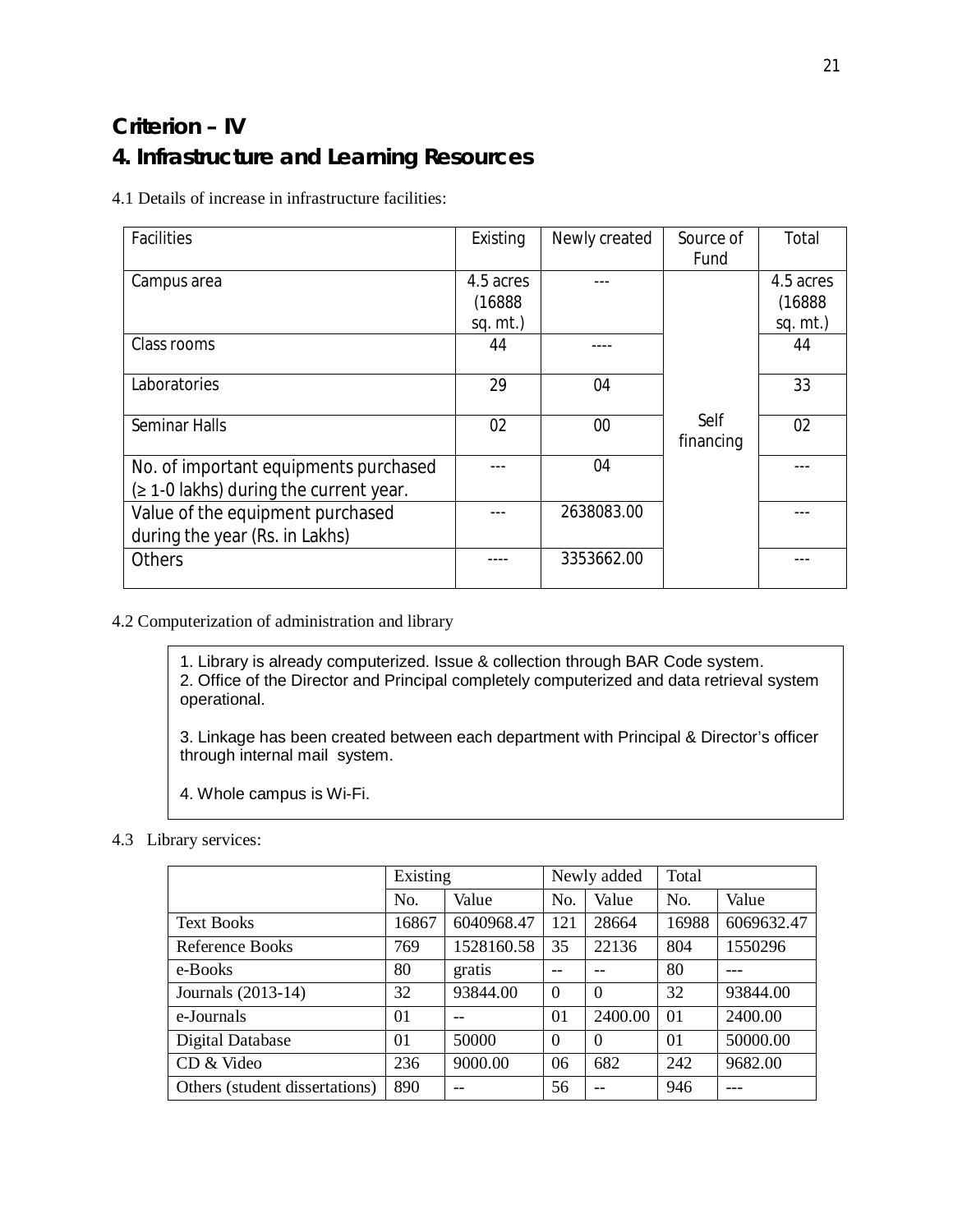4.4 Technology up gradation (overall)

|          | Total<br>Computers | Computer<br>Labs | Internet     | <b>Browsing</b><br>Centres | Computer<br>Centres | Office   | Depart-<br>ments | Others   |
|----------|--------------------|------------------|--------------|----------------------------|---------------------|----------|------------------|----------|
| Existing | 120                | 01               | Yes-<br>WiFi | 01                         | $\boldsymbol{0}$    | Yes      | All              | ---      |
| Added    | 02                 | 0                |              | O                          | $\boldsymbol{0}$    | $\theta$ | $\theta$         | $\theta$ |
| Total    | 109                | 01               | Yes          | 01                         | $\boldsymbol{0}$    | yes      | All              | $\theta$ |

4.5 Computer, Internet access, training to teachers and students and any other programme for technology up gradation (Networking, e-Governance etc.)

| E-Governance |  |
|--------------|--|
|--------------|--|

4.6 Amount spent on maintenance in lakhs:

| ICT<br>$\bf{1)}$                         | 72048.00   |
|------------------------------------------|------------|
| ii) Campus Infrastructure and facilities | 671058.00  |
| iii) Equipments                          | 2670483.0  |
| iv) Others                               | 2610556.0  |
|                                          |            |
| <b>Total:</b>                            | 6024145.00 |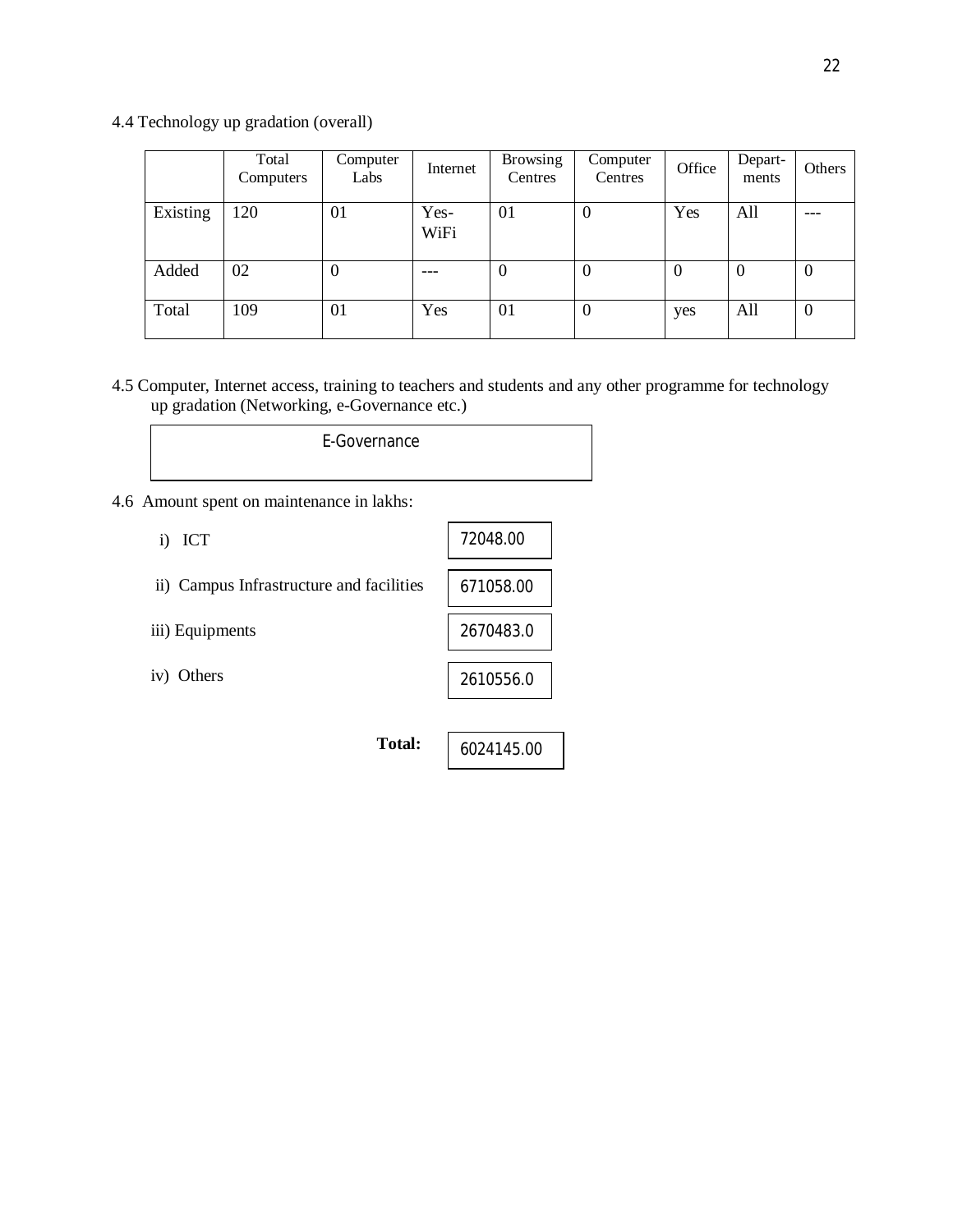# **Criterion – V 5. Student Support and Progression**

5.1 Contribution of IQAC in enhancing awareness about Student Support Services

- Through internal mails
- Through internal memos
- Through circulars

5.2 Efforts made by the institution for tracking the progression

 Through monthly consultative committee meetings between the management, IQAC coordinator, Principal and the faculty.

| 5.3 (a) Total Number of students      |                       |                |                     | UG    | PG                         | Ph. D.     |              |    |                     | Others           |
|---------------------------------------|-----------------------|----------------|---------------------|-------|----------------------------|------------|--------------|----|---------------------|------------------|
|                                       |                       |                |                     | 1073  | 361                        | 07         |              | 07 |                     |                  |
| (b) No. of students outside the state |                       |                |                     |       | 1127                       |            |              |    |                     |                  |
| (c) No. of international students     |                       |                |                     |       | 145                        |            |              |    |                     |                  |
| Men                                   | N <sub>0</sub><br>851 | %<br>59.35     |                     | Women | No<br>583                  | %<br>40.65 |              |    |                     |                  |
|                                       |                       |                | Last Year (2012-13) |       |                            |            |              |    | This Year (2013-14) |                  |
| $C$ <sub>anara</sub> l                | $\mathbf{C}$          | C <sub>T</sub> | $\Omega$            | Dh    | $T_{\alpha\dagger\alpha}1$ | $C$ onorol | $\mathbf{C}$ | CT |                     | $ODC$ $Dh$ $mio$ |

| Last Year (2012-13) |           |     |     |                          |      |                      |    |     | This Year (2013-14) |                                       |       |
|---------------------|-----------|-----|-----|--------------------------|------|----------------------|----|-----|---------------------|---------------------------------------|-------|
| General             | <b>SC</b> |     | OBC | Physically<br>Challenged |      | Total   General   SC |    |     |                     | $ST   OBC  $ Physically<br>Challenged | Total |
| 809                 | 39        | 395 | 158 |                          | 1412 | 819                  | 39 | 404 | 171                 |                                       | 1434  |

Demand ratio 3:2 Dropout % (2012-13): 0.005% (07 out of 1275 students).

5.4 Details of student support mechanism for coaching for competitive examinations (If any)

Yes supported.

Objective questions and answers were provided to B.Sc. VIII semester students for PG entrance test of ICAR.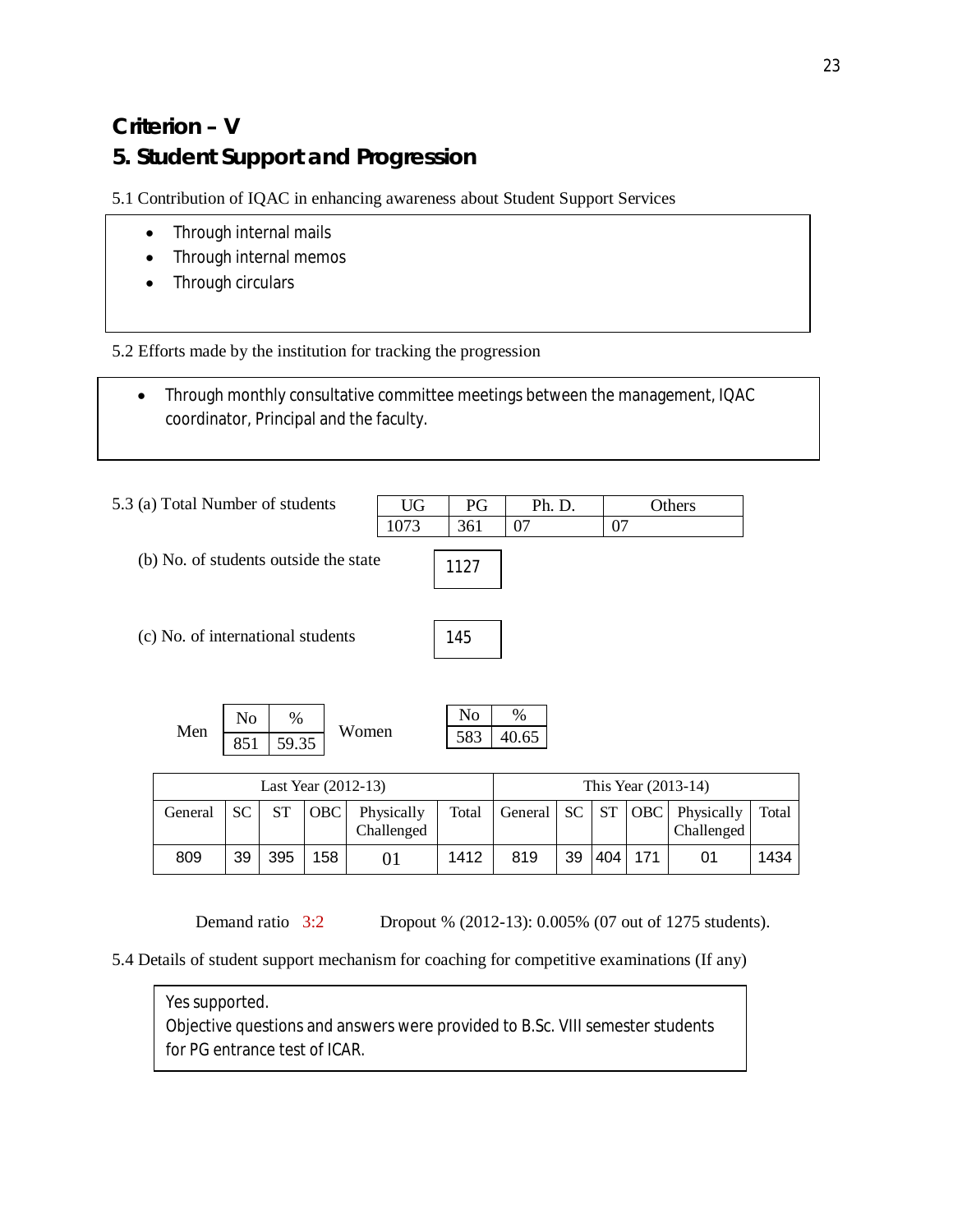No. of students beneficiaries

| ۰.<br>v |  |  |
|---------|--|--|
|         |  |  |

5.5 No. of students qualified in these examinations

| <b>NFT</b>  | n.,<br>U3 | SF<br>$---$         | GATE | ◡◡      | CAT    | $- - -$ |
|-------------|-----------|---------------------|------|---------|--------|---------|
| IAS/IPS etc | $- - -$   | State PSC<br>$-- -$ | UPSC | $- - -$ | Others |         |

5.6 Details of student counseling and career guidance

 $\vert$  A separate training and placement cell is established for career A separate student counseling centre with a full time counselor is available. guidance. 07 Classes were conducted for student counseling and career guidance.

Number of students benefitted:

5.7 Details of campus placement

|                                              | <b>Off Campus</b>                  |                                     |                           |
|----------------------------------------------|------------------------------------|-------------------------------------|---------------------------|
| Number of<br>Organizations<br><b>Visited</b> | Number of Students<br>Participated | Number of<br><b>Students Placed</b> | Number of Students Placed |
| 08 on campus;<br>25 off campus               | 112                                | 24                                  | 25                        |

112

- 5.8 Details of gender sensitization programmes
	- Awareness classes were held for the female students on their general health and hygiene.
	- Women's day was celebrated in the college where in senior lady faculty discussed the social issues with the girl students.

### 5.9 Students Activities

5.9.1 No. of students participated in Sports, Games and other events

| State/University level   08 | National level   Nil | International level | Nil |
|-----------------------------|----------------------|---------------------|-----|
|                             |                      |                     |     |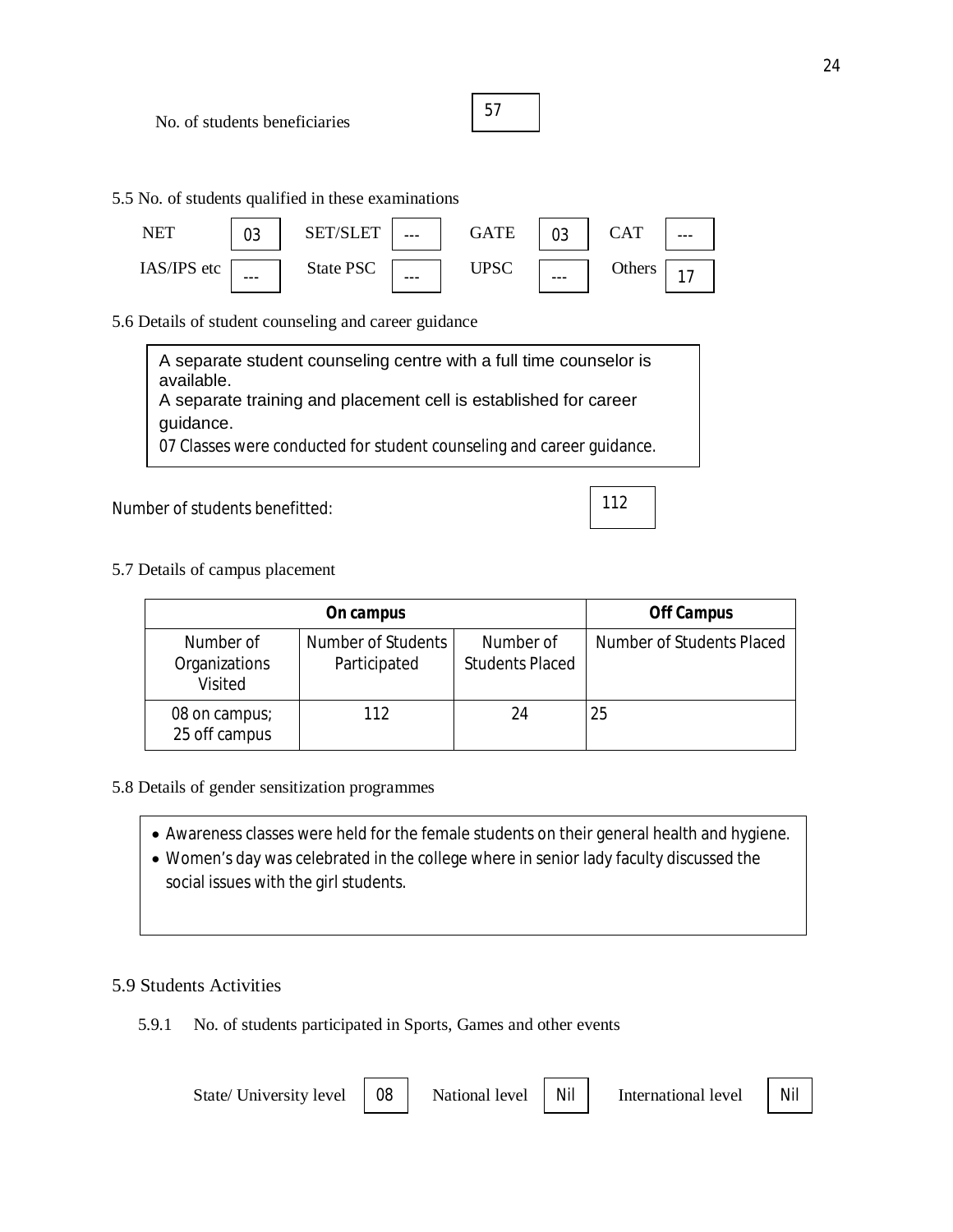No. of students participated in cultural events State/ University level  $\begin{vmatrix} 16 \\ 16 \end{vmatrix}$  National level  $\begin{vmatrix} 0 \\ 16 \end{vmatrix}$ 5.9.2 No. of medals /awards won by students in Sports, Games and other events Sports: State/ University level  $\begin{vmatrix} 0 & 0 \\ 0 & 0 \end{vmatrix}$  National level  $\begin{vmatrix} 0 & 0 \\ 0 & 0 \end{vmatrix}$ Cultural: State/ University level  $\vert \cdot \vert$  National level  $\vert \cdot \vert$ International level  $\begin{bmatrix} 0 \\ 0 \end{bmatrix}$ International level  $\| \_$ . International level

#### 5.10 Scholarships and Financial Support

|                                                                         | Number<br>οf<br>students | Amount                          |
|-------------------------------------------------------------------------|--------------------------|---------------------------------|
| Financial support from institution                                      | 16                       | 1265100.00                      |
| Financial support from government                                       | 37                       | 596903.00                       |
| Financial support from other sources (DSWC)                             | 840                      | 168000 (Monthly<br>Scholarship) |
| Financial support from other sources (DSWC)                             | 10                       | 50000 (Special<br>Scholarship)  |
| Financial support from other sources (DSWC)                             | 215                      | 49350 (incentives)              |
| Number of students who received International/<br>National recognitions |                          |                                 |

#### 5.11 Student organised / initiatives

| Fairs: State/University level $\begin{bmatrix} 01 \\ 01 \end{bmatrix}$ National level $\begin{bmatrix} 0 & 0 \\ 0 & -1 \end{bmatrix}$ International level $\begin{bmatrix} 0 & 0 \\ 0 & -1 \end{bmatrix}$ |  |  |  |
|-----------------------------------------------------------------------------------------------------------------------------------------------------------------------------------------------------------|--|--|--|
| Exhibition: State/ University level      National level      International level                                                                                                                          |  |  |  |
|                                                                                                                                                                                                           |  |  |  |

08

5.12 No. of social initiatives undertaken by the students

5.13 Major grievances of students (if any) redressed: Yes-redressed.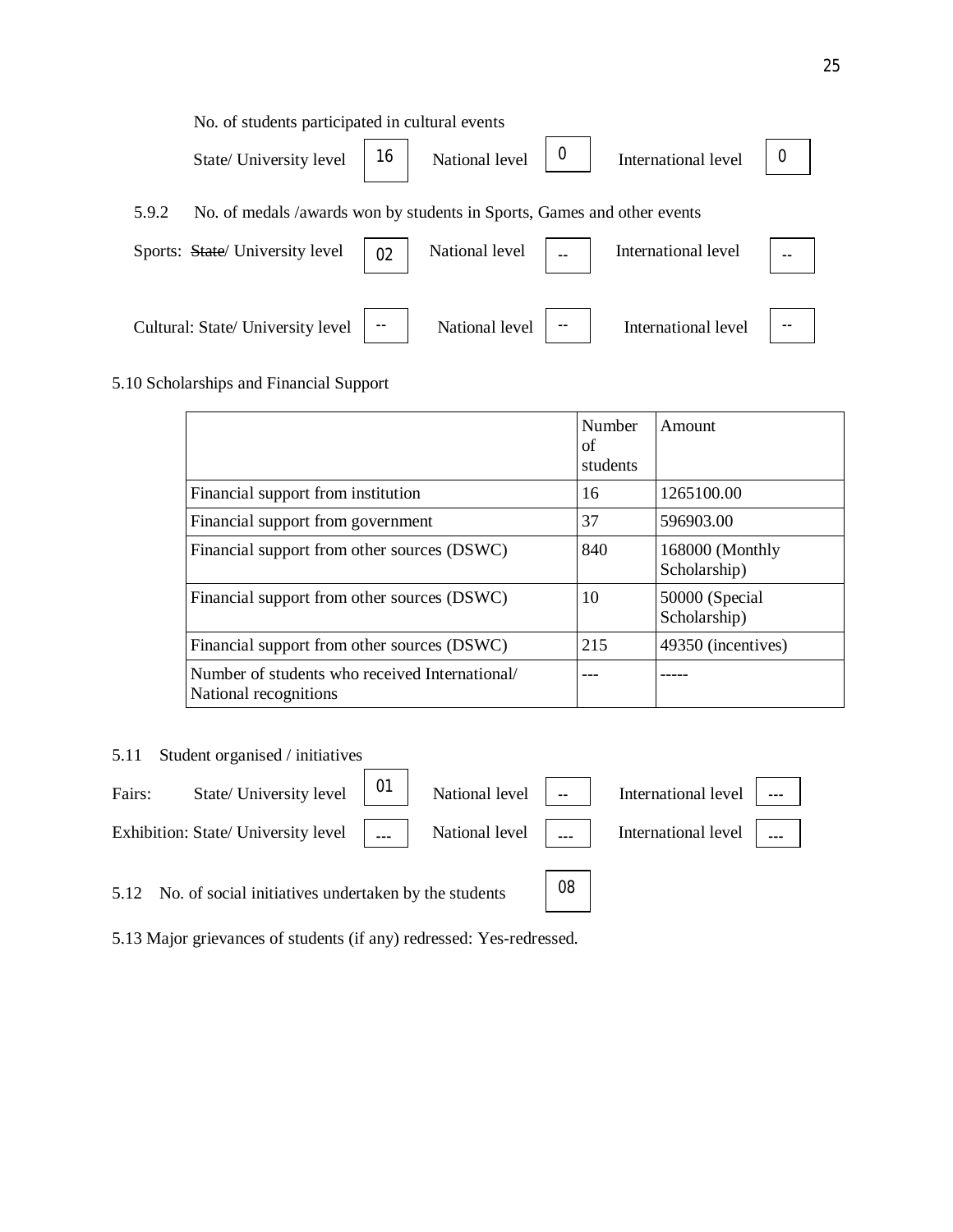# **Criterion – VI**

# **6. Governance, Leadership and Management**

### 6.1 State the Vision and Mission of the institution

### *Vision:*

Creation of an educated, ethical and prosperous society by imparting higher education to youth enabling them towards integral human and career development in industrial and human health sector.

#### *Mission:*

Academic excellence, healthy standards in extracurricular practices, socially relevant activities, and courses leading to employment and entrepreneurship and continuous progress of the institution.

#### *Objectives:*

To develop the intellectual capacity of students to search for truth and knowledge.

- To offer possibilities by which the students discern their purpose in life.
- To help them to achieve their goals by imparting education which is not only theoretical but also practically oriented, to help them to work efficiently out side the class rooms and the laboratories.

• To form social consciousness in them so that they may be capable of fostering good relationship with others, a sense of participation and co-responsibility and become tools of social change with a preferential option for the poor and the weak so as to serve the civil society at large.

### 6.2 Does the Institution has a management Information System

Yes the institute has MIS system for better coordination. Accountant management, pay role management, fee management, library management, faculty and student's attendance, examination result and admission management system.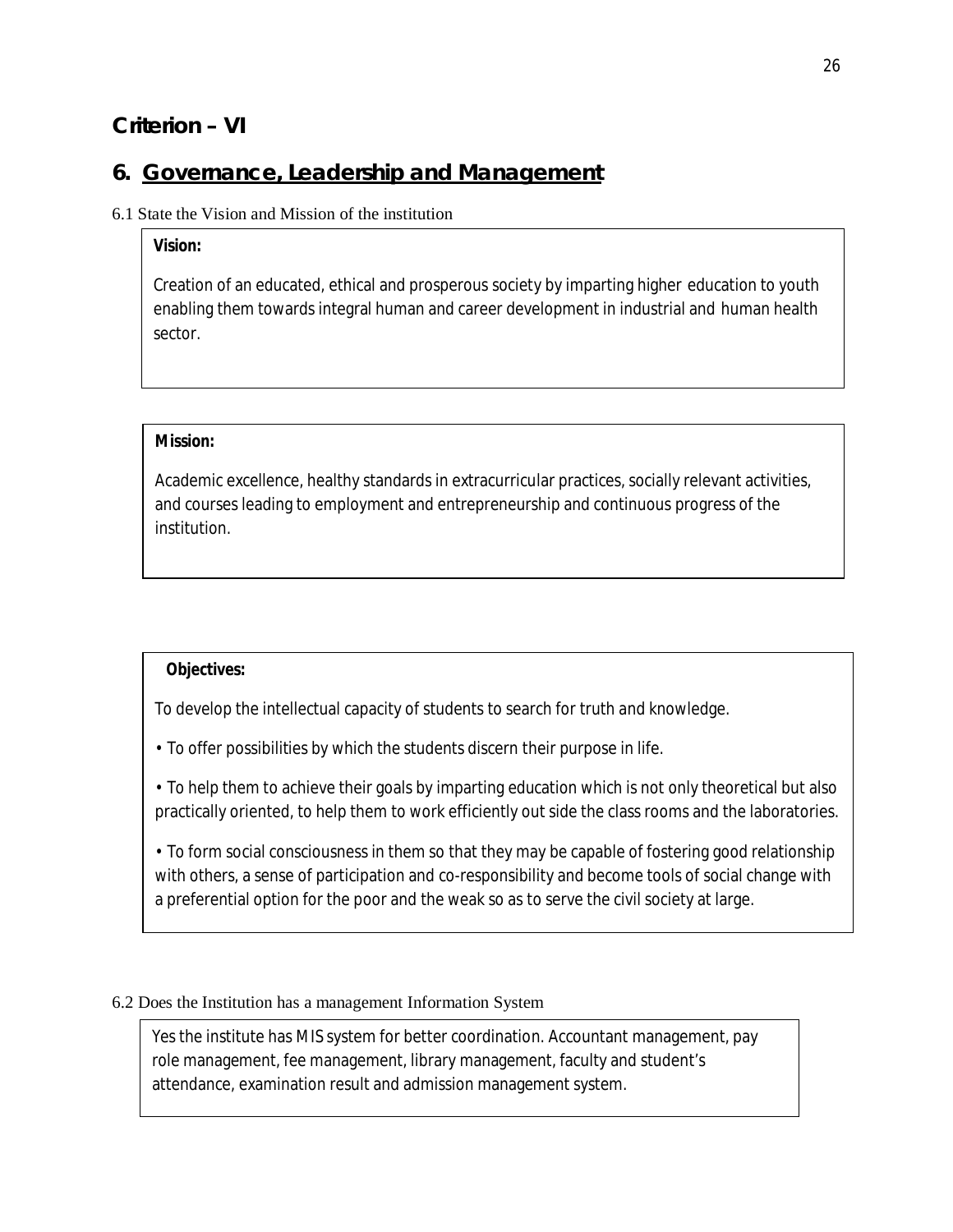6.3 Quality improvement strategies adopted by the institution for each of the following:

6.3.1 Curriculum Development

**Curriculum Development:** The curriculum of the UG & PG courses is prepared by the affiliating university H.N.B. Garhwal Central University, Srinagar. However, Internal BOS takes place to upgrade and review the syllabi and desired changes as per the need of the industry is communicated to the affiliating university for further reform in the concern subject.

### 6.3.2 Teaching and Learning

1. Use of ICT as effective teaching tools, interactive E-learning, smart class and modern teaching modules.

2. Teachers diary with teaching plans and its follow up. Teaching plan is also submitted to IQAC.

3. Monthly report department wise to IQAC to review and tally the teaching plan as per schedule.

4. Academic calendar for the each academic session is prepared.

5. Study material is provided to students by the subject teachers.

6. Monitoring of academic performance of students through class test, group discussion and assignments etc.

7. Regular visiting/guest faculty for interactive teaching.

8. Exposing students for outdoor learning through educational trips, excursions, camps etc.

9. Motivating students for research activities by organizing workshops/seminars/conferences and participation in such activities.

10. Subject wise external experts are called to review the research proposal of M.Sc. dissertation and suggestions are incorporated accordingly.

11. Students centric teaching. Students are divided into A, B, C category as per academic performance and remedial classes are arranged to upgrade the weak students by subject teacher and class coordinator.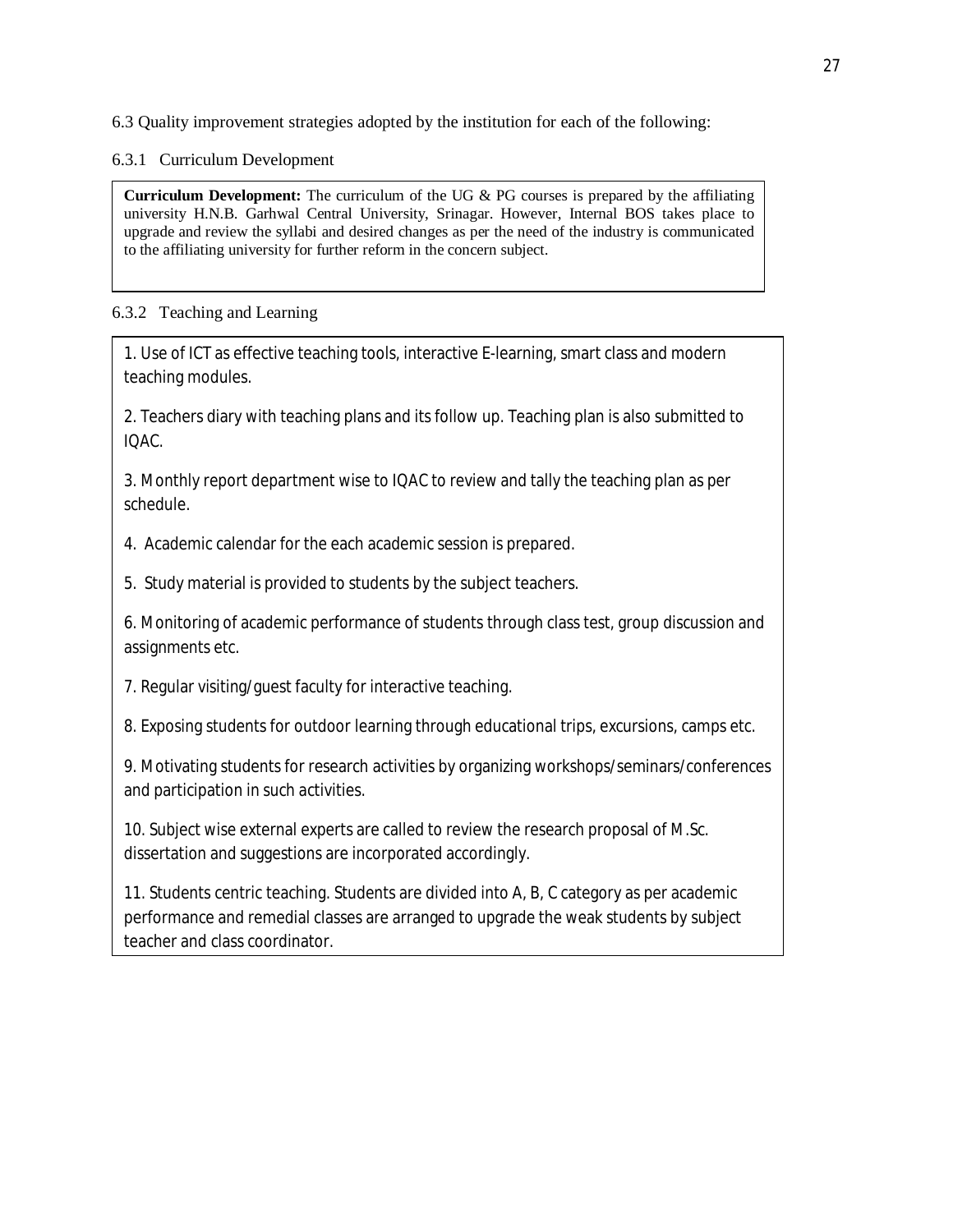#### 6.3.3 Examination and Evaluation

The internal examination schedule of Annual and Semester courses are proposed by the Examination Cell is included in the college Academic calendar and displayed in the notice board. The examination schedule includes following information:

1. Date of sessional (First, second) for semester system.

2. Date of internal examination (First, second and pre-university examinations)

3. To improve the results, class tests (M.C.Q) are conducted after the completion of topic/unit.

4. After completion of the theory examination, answer papers are assessed, by strictly following the rules and regulations laid down by H.N.B. Garhwal Central University, Srinagar and result is declared in the stipulated time.

5. The result of internal assessment is sent bi-monthly to the parents.

### 6.3.4 Research and Development

- A separate Research Advisory Committee (RAC) headed by the Director.
- RAC also functions as a Research Forum wherein the faculty members present their research papers followed by discussions.
- Faculty development programmes organized to further motivate and guide to prepare research proposals.
- Incentives are given to the faculty members for publication of research papers in the peer reviewed and Indexed journals.
- Consultancy services to the industry: faculties are encouraged to take up consultancy projects from the industry located in the state.
- Reimbursement of registration fee or participation fee for (Oral/poster) presentation in State/National/International conferences.
- Supporting teachers with study leaves to attend Summer/winter school or trainings to update their subject knowledge.
- Well stocked library, e-library and well equipped laboratory, internet access and infrastructure facilities for conducting research work.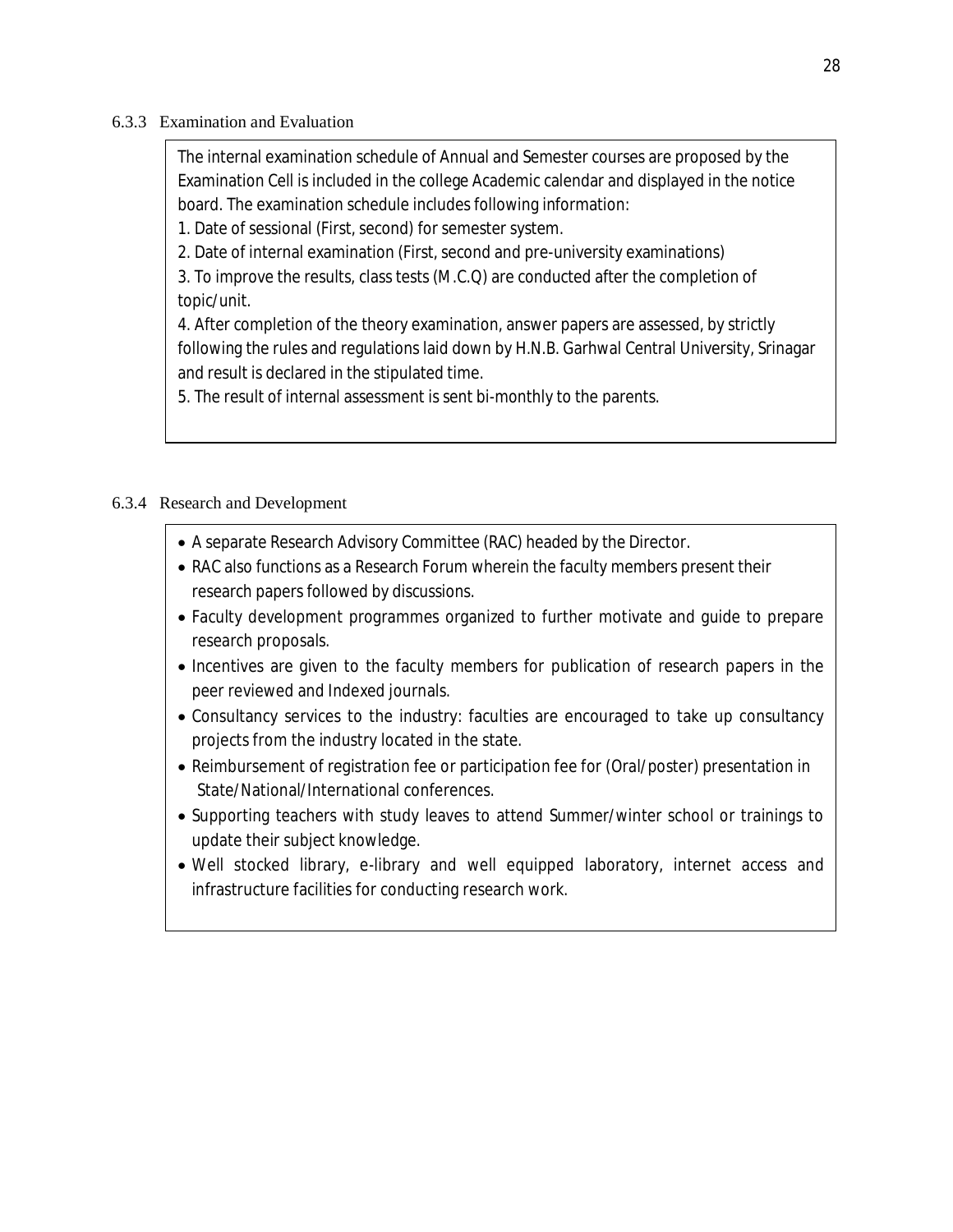6.3.5 Library, ICT and physical infrastructure / instrumentation

1. Effective use of ICT, increased number of journals and CDs in the library, usage of Internet through high speed connection developing e- content, online seminars, Smart class rooms, Wi-Fi connectivity and internet access to students.

2. Digitized E-central library; bar-coding has been done with the help of LIBCIB an open source library software.

3. Well equipped laboratories with modern equipments like HPLC, Gel doc., PCR, Fermenter, UV Spectrophotometer etc. to carry out contemporary and advance research.

### 6.3.6 Human Resource Management

- At least four teachers for one course have been maintained throughout the academic year (4:1:1). However, more teachers are entrusted with the responsibility of sharing one paper owing to vast syllabus.
- Teachers are given additional charges for various extra-curricular and co curricular activities.
- Visiting and Guest faculty are engaged from other Institutes/ Universities to teach highly specialised subjects especially in Para-medical courses.
- For quality improvement for faculty and staff workshop/seminar/training programme etc are conducted time to time.
- Personality development class, industry orientation programme, campus interview and off campus interview are conducted.
- Regular interaction with people for industry and academia resulting to good placements.

### 6.3.7 Faculty and Staff recruitment

- Faculty and staff recruitments are done as per the rules and regulations of the affiliating University.
- However, on need basis Ad-hoc faculty is also recruited at the institutional level.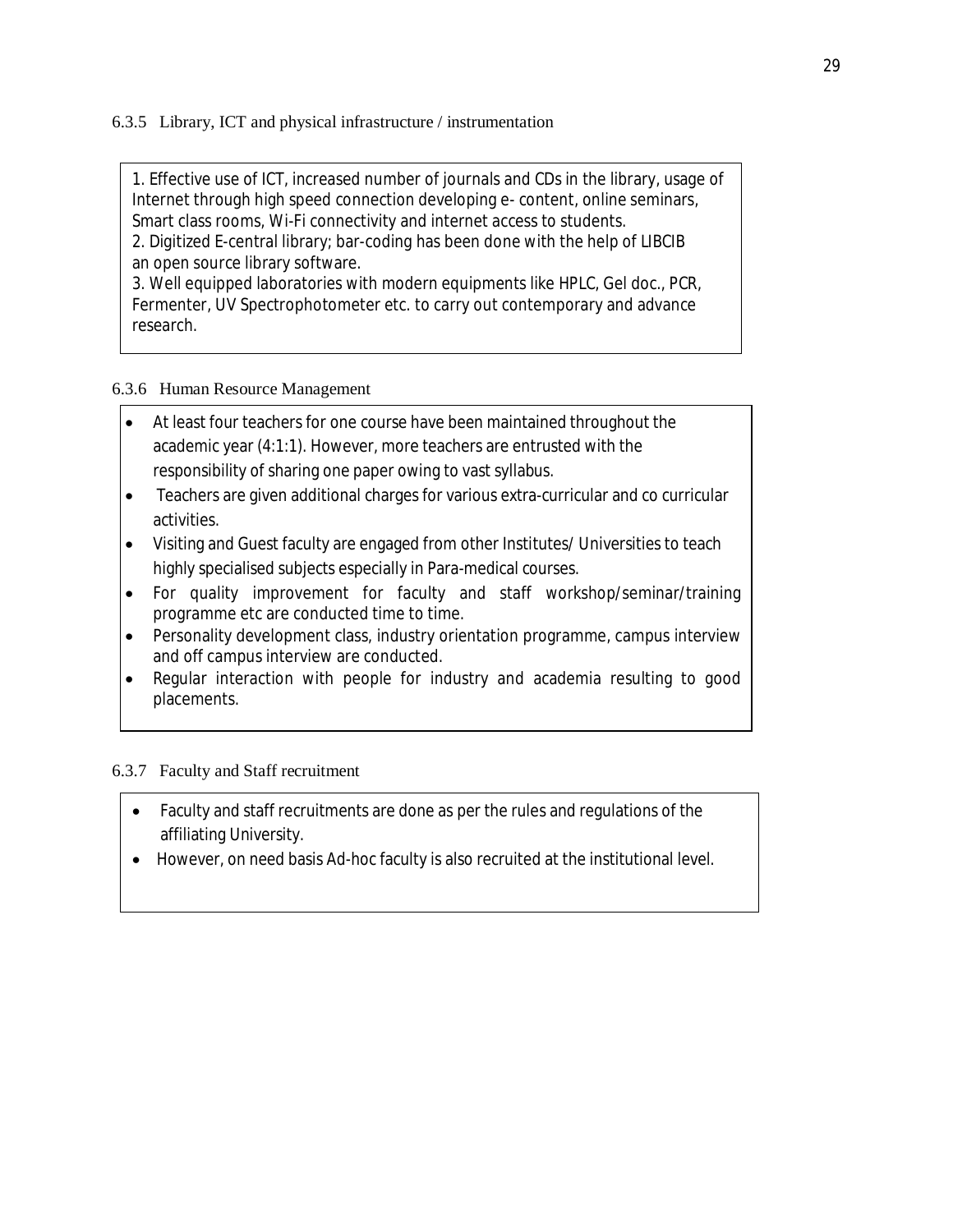6.3.8 Industry Interaction / Collaboration

- The institute has MOU with the Drug Manufacturers Association and Association of Industries of Uttarakhand for providing internships to its students in various industries of the State.
- Dept. of Microbiology has collaboration with Centre for Aromatic Plants.
- Advance certification course for grooming the students as per the need of the industry and bridging the gap between industry and academia.
- Paid consultancy provided to the industry of the region as per their requirement.

#### 6.3.9 Admission of Students

- Admission conducted as per the University norms.
- The admission notice is announced in college notice board and advertized through local and national news papers.
- Admission notification is also uploaded in institute website for vide circulation and online registration facility is also co-exists.
- Admissions are taken purely on merit.
- Admission for both UG and PG are done by the Institute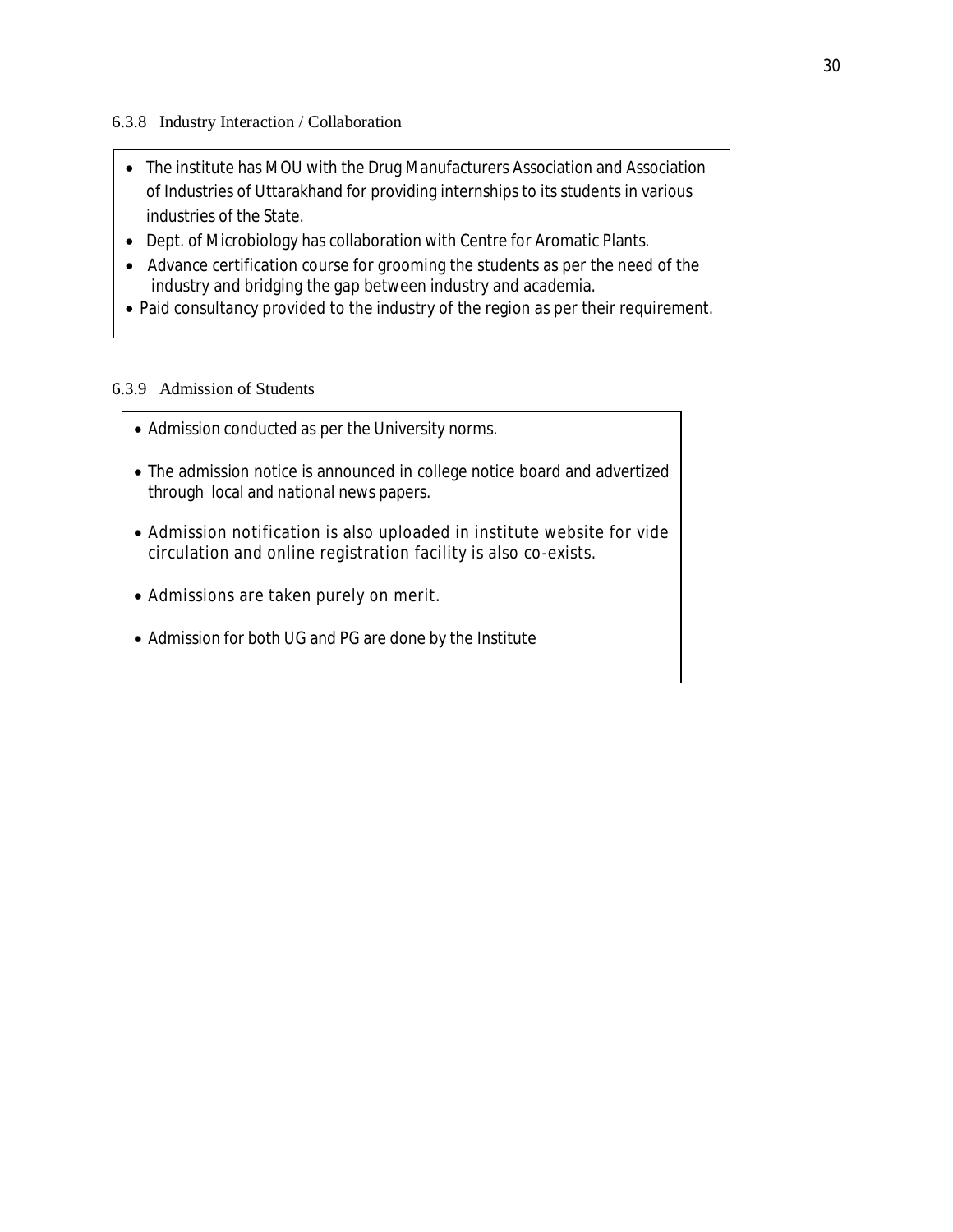6.4 Welfare schemes for

| Teaching        | a. Counseling                                           |
|-----------------|---------------------------------------------------------|
|                 | b. Medical facility in the campus                       |
|                 | c. Tea club                                             |
|                 | d. Assistance to avail loan                             |
|                 | e. Advance payment against the salary as and when       |
|                 | required                                                |
|                 | Teachers day celebration<br>f.                          |
|                 | g. Scholarship for children                             |
|                 | h. Celebration of festivals in the institute            |
|                 | Free Transport facility                                 |
| Non teaching    | a. Medical health facility in the campus                |
|                 | b. Loan facility                                        |
|                 | c. Tea club                                             |
|                 | d. Scholarship for children                             |
|                 | e. Celebration of festivals in the institute            |
| <b>Students</b> | a. Different scholarship scheme for the                 |
|                 | students                                                |
|                 | b. Financial support to financially weak and            |
|                 | students from hilly region of Uttarakhand               |
|                 | Computer with internet access free of cost; b.          |
|                 | Admission fees in instalments.                          |
|                 | c. Free medical check up and free ambulance facility 24 |
|                 | hrs in case of emergency.                               |
|                 | d. Counselling.                                         |
|                 | le. Celebration of festivals and annual function.       |
|                 |                                                         |

### 6.5 Total corpus fund generated

| Nil |  |
|-----|--|
|     |  |

6.6 Whether annual financial audit has been done Yes  $\vert \checkmark \vert$  No

 $\checkmark$ 

6.7 Whether Academic and Administrative Audit (AAA) has been done?

| Audit Type     | External |        | Internal |           |
|----------------|----------|--------|----------|-----------|
|                | Yes/No   | Agency | Yes/No   | Authority |
| Academic       | No       |        | Yes      | IQAC      |
| Administrative | NO       |        | Yes      | IQAC      |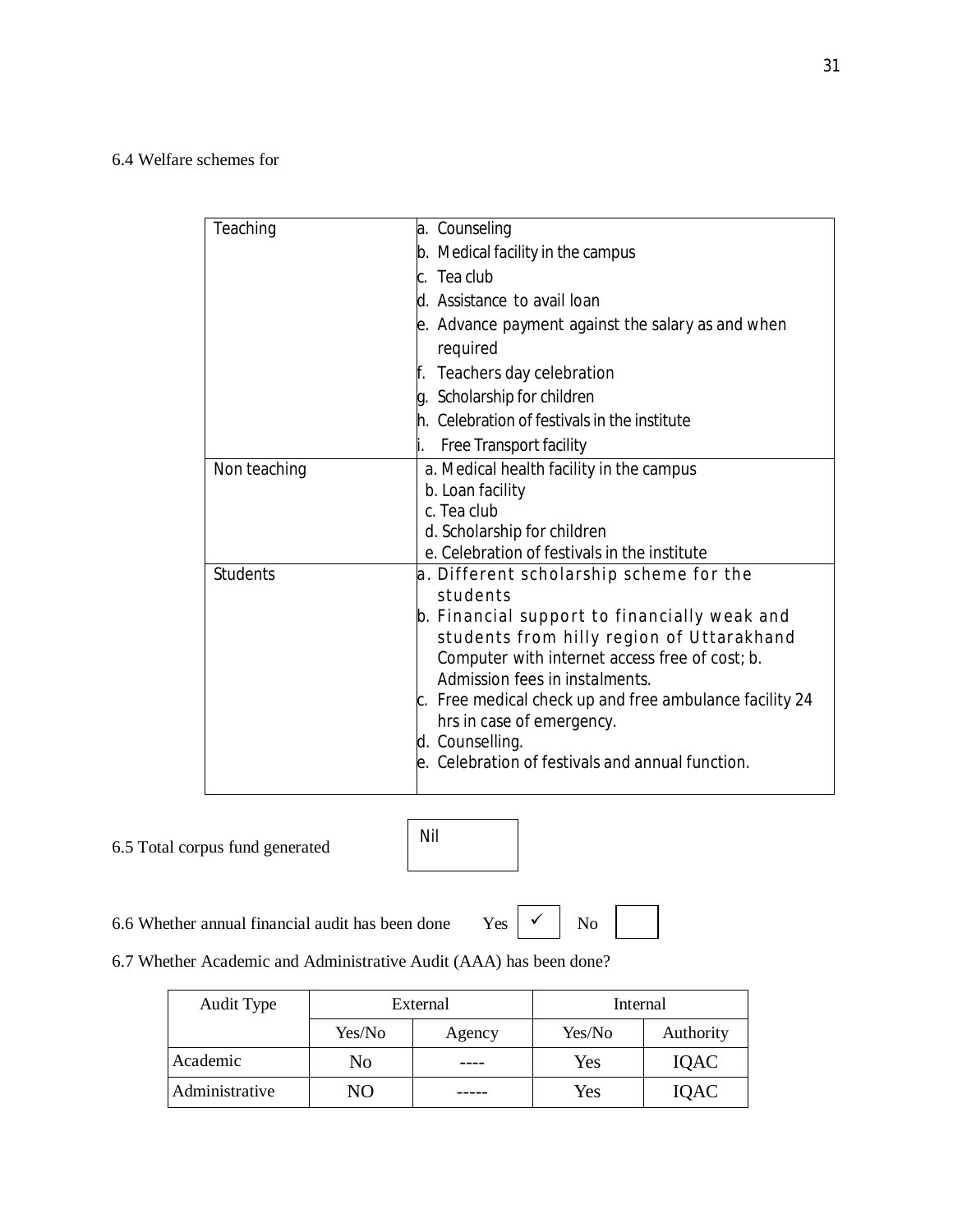6.8 Does the University/ Autonomous College declare results within 30 days?

| For UG Programmes | Yes | $\checkmark$ | No |  |
|-------------------|-----|--------------|----|--|

For PG Programmes Yes  $\vert \checkmark$  No

 $\checkmark$ 

6.9 What efforts are made by the University/ Autonomous College for Examination Reforms?

N/A

6.10 What efforts are made by the University to promote autonomy in the affiliated/constituent colleges?

N/A

#### 6.11 Activities and support from the Alumni Association

1. Annual meeting of Alumni Association is organized.

2. The alumni of the institute working in diverse fields and having key positions are invited for seminars, lectures and they are honored for outstanding achievements.

3. Our alumni are guiding star and role model for the students. A cordial relation with the industry and other employers is also one of the outcomes of our alumni.

#### 6.12 Activities and support from the Parent – Teacher Association

1. Parent teaching meeting organized on regular intervals to discuss the needs and progress of their wards.

2. Feedback is taken from the parents regarding the services provided by the institute.

3. Official phone numbers of the faculty members are provided to the parents for contacting the faculty regarding the students related information like: attendance, campus discipline, dress code, academic results, facilities available in the campus and Co-curricular and extra-curricular activities, etc.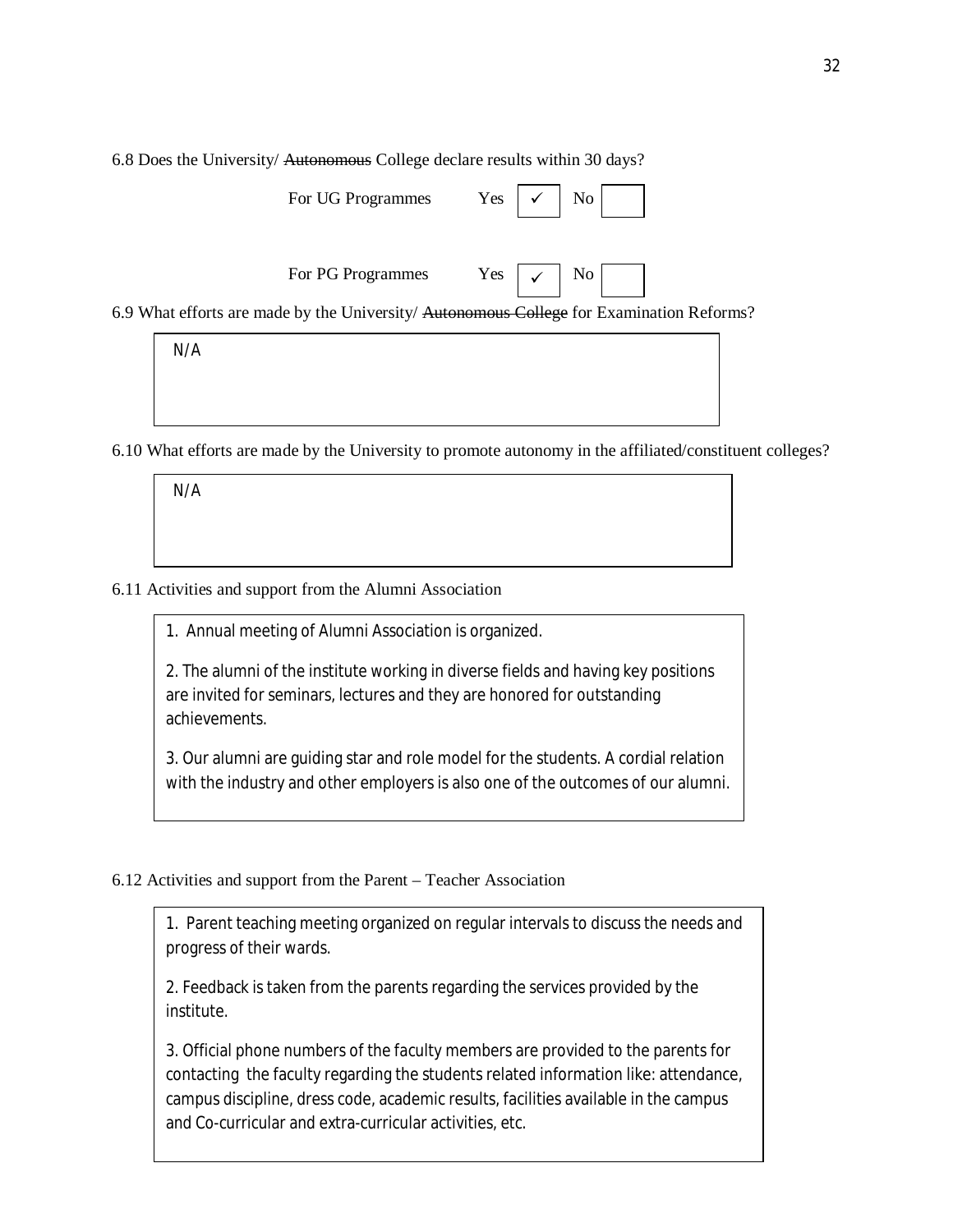### 6.13 Development programmes for support staff

The supporting staff plays an important role in the development of the institution. For the development of support staffs following activities have been introduced:

- Time bound allotted duties.
- Free medical facility in the campus.
- Advance payment in emergency.
- Support for outdoor sports participation.
- Annual social gathering for staff on various occasions.
- Participation in the training programmes like computer, fire fighting, laboratory safety and hazard management and traffic rules.

6.14 Initiatives taken by the institution to make the campus eco-friendly

- College is located in the Dehra Dun city naturally crowded with variety of trees and vegetation.
- Sprawling in over 7 acres of pure lush greenery and surrounded by a thick forest cover and captivating natural fauna and flora.
- The peaceful atmosphere and the salubrious climate provide a perfect setting for young minds to absorb knowledge.

Following initiatives have been undertaken to make the campus eco-friendly.

- 1. Tree plantation activities are carried out every year on various occasions.
- 2. A small garden with medicinal plants has been developed.
- 3. Institute maintains zero plastic zone and environment related awareness programme are organized time to time.
- 4. Botanical names of all the plants within the campus have been displayed along with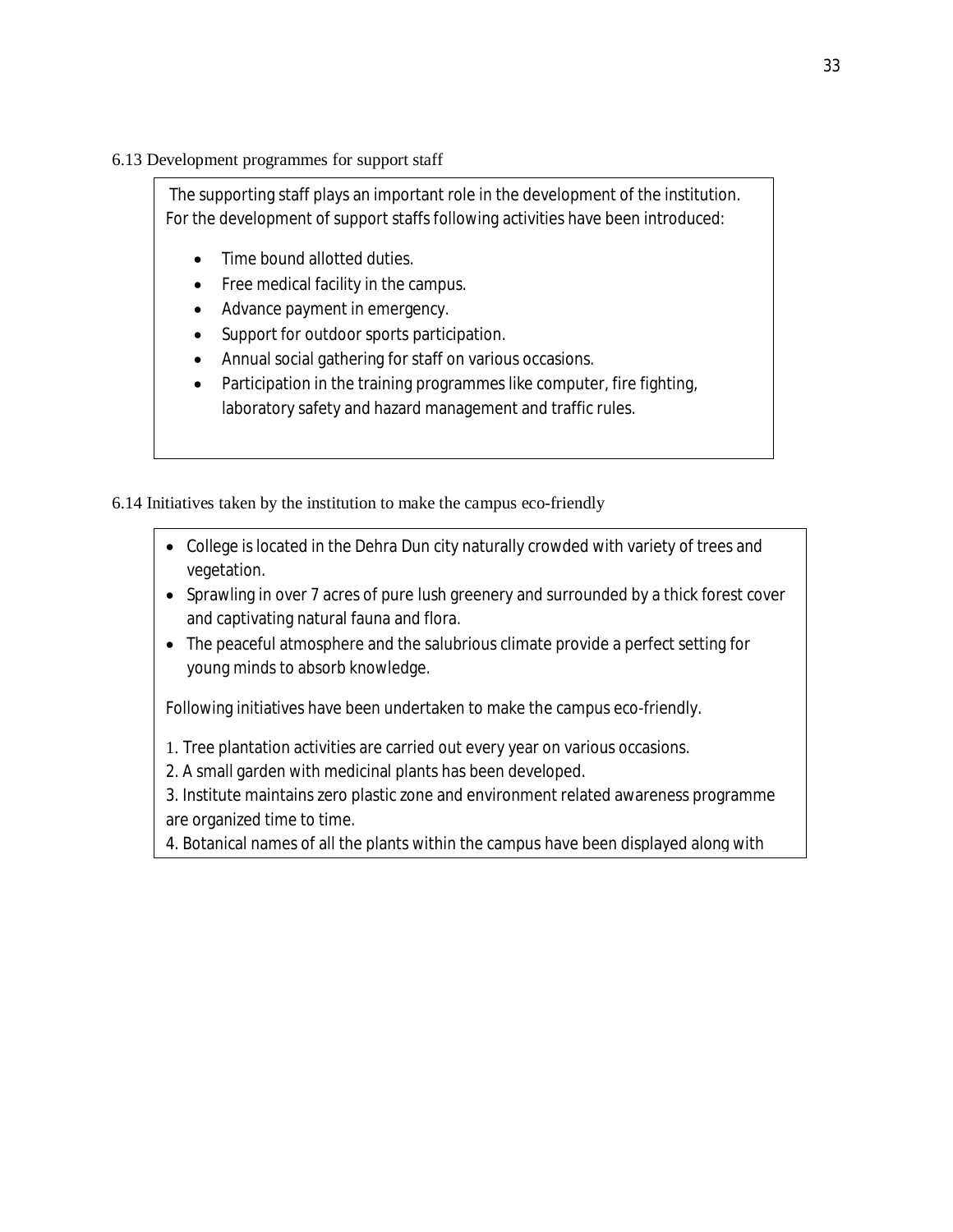# **Criterion – VII**

### **7. Innovations and Best Practices**

7.1 Innovations introduced during this academic year which have created a positive impact on the functioning of the institution. Give details.

- Use of ICT as effective teaching tools, interactive E-learning, smart class and modern teaching modules.
- Teaching plans given to the students in advance to come prepared in class for interactive teaching.
- To motivate students to be regular in the class scholarship in each class is given to most punctual and disciplined students by DSWC on monthly basis.
- Advance certification course for grooming the students as per the need of the industry and bridging the gap between industry and academia.
- Paid consultancy provided to the industry of the region as per their requirement.
- Internal audits are conducted for quality assurance.
- One subject faculty designated as class coordinator. He/she acts as mentor and monitors the academic and over all performance of the students. Class coordinators are given official number to be in contact with the parents.
- Students are grouped into A, B, C category as per academic performance and remedial classes are arranged to upgrade the weak students by subject teacher and class coordinator.
- Birthday wishes are sent to faculty members and staff.
- All major festivals are celebrated in the Institute.
- Daily motivational thoughts written on the white board at reception.
- Display the name of toppers of each batch in notice board.

7.2 Provide the Action Taken Report (ATR) based on the plan of action decided upon at the beginning of the year.

- Bar coding of 17792 books has been done. The library has been fully digitalized. E-Library is available to the students.
- The institute is fully Wi Fi.
- Active participation of students in inter-collegiate sports activities conducted by the affiliating University, i.e., HNB Garhwal Central University.
- More participation of faculty in conferences/ workshops.
- Publication of Research papers and E-books increased.
- NSS unit of the college strengthened through various activities in the campus.
- Social responsibilities towards underprivileged students carried out efficiently.
- Increased agricultural land for practical purposes in related courses.
- Submission of Research Project to DBT, New Delhi for funding accomplished. Funding released.
- Synopsis for dissertation work of PG students approved by external subject experts.
- PG students cleared GATE and NET.
- Alumni Association registered.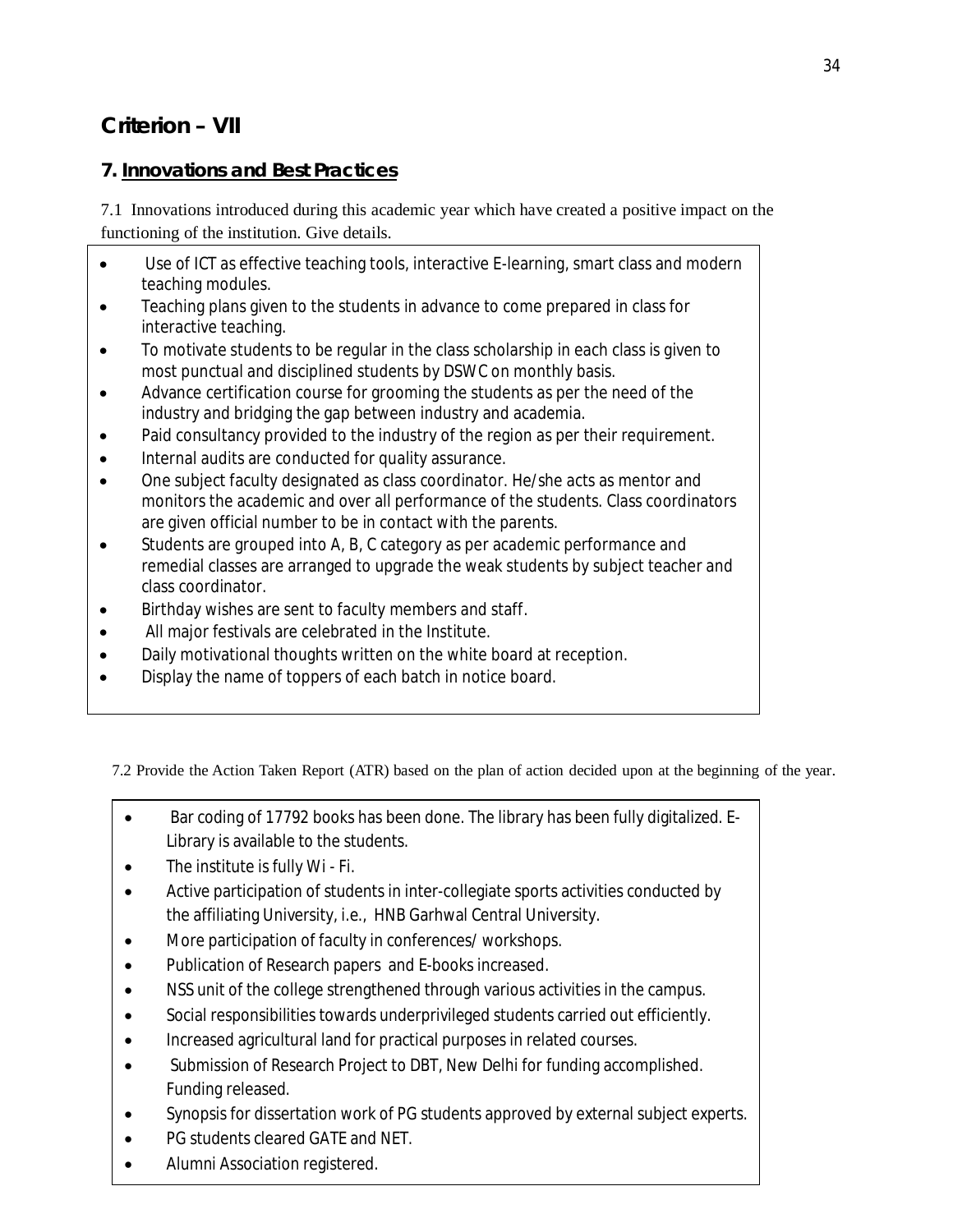7.3 Give two Best Practices of the institution *(please see the format in the NAAC Self-study Manuals) \*Provide the details in annexure (annexure need to be numbered as i, ii,iii)*

 1. **Students centric approach:** conducive environment for teaching and research. Students are categorized on the basis of their academic performance. Mentor system and weak students are motivated for up gradation through specially arranged **remedial classes**.

2. Advance certification course for PG students grooming the students as per the need of the industry and bridging the gap between industry and academia.

7.4 Contribution to environmental awareness / protection

 1. Institute maintains zero plastic zone and environment related awareness programmes are organized time to time.

2. World environment day, Wildlife week, Forestry day and Biodiversity day are celebrated in the Institute by arranging guest lectures and student's presentations, posters, plantation & quiz programme etc.

3. Awareness and disposal of E-waste campaign was organized.

4. Plastic free campus and students participation through environment club under DSWC.

4. Through NSS activities cleaning of adjoining Doonga river and awareness programme in the near by villages.

7.5 Whether environmental audit was conducted? Yes No

 $\checkmark$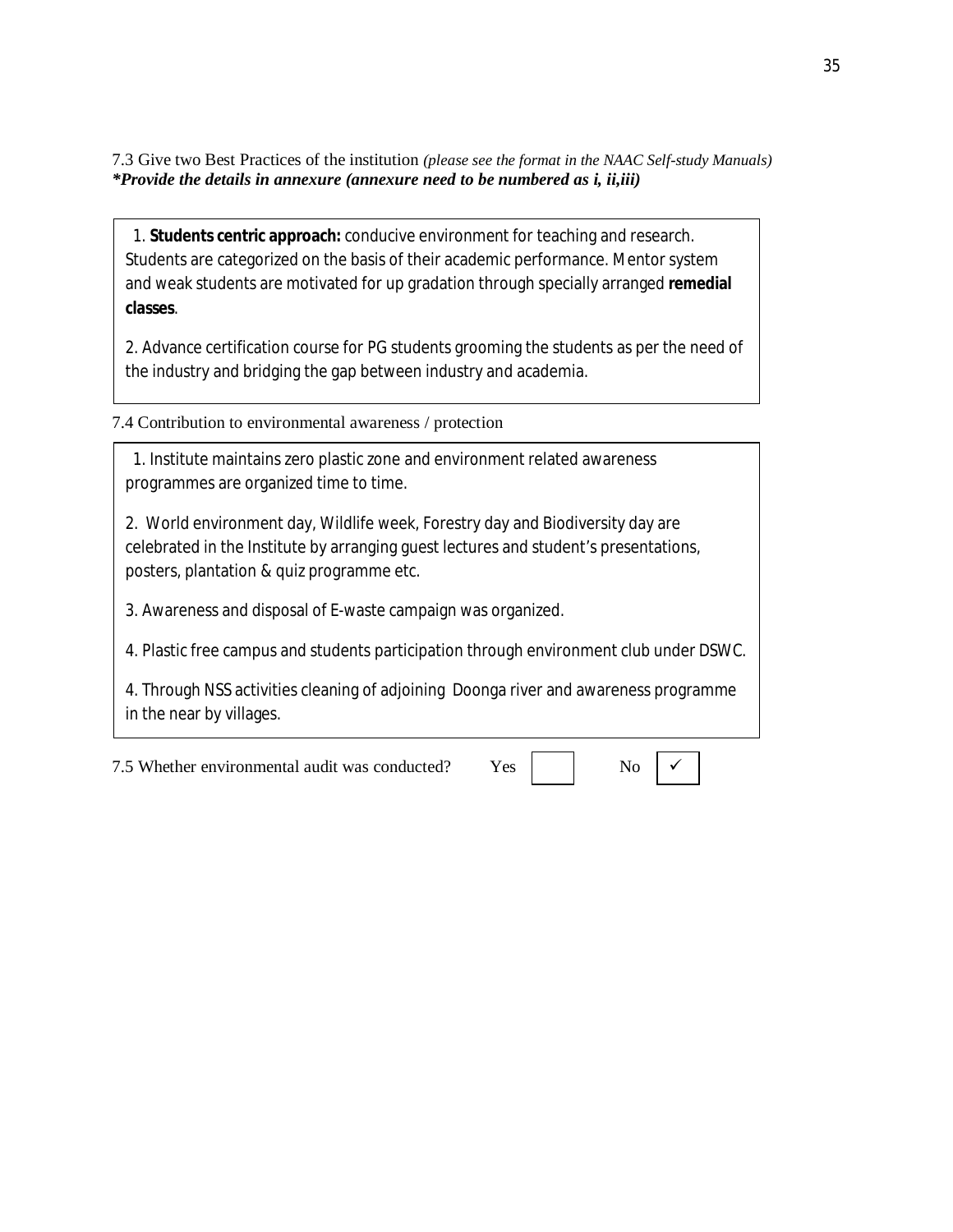7.6 Any other relevant information the institution wishes to add. (for example SWOT Analysis)

### **Strength**

- Conducive environment for teaching & learning.
- Approval under section 2f of UGC Act.
- The annual result of the Institute is generally higher than Univ. average.
- Management committed for quality education and provides full support for quality enhancement.
- Full fledged placement and training cell.
- Well equipped spacious laboratories having PCR, UV-VIS double beam spectrophotometer, Gel documentation system, Fermenter, HPLC, Fluorescent microscope, Elisa reader, Millipore water purification assembly, Iso-Kinetic, Cooling, centrifuge, - 20 $^{\rm o}$  C Deep fridge, etc.
- Well stocked library and e-library which is upgraded in routine.
- Impressive & eco-friendly campus.
- Wi-Fi facility available to all students.
- Classrooms equipped with audio-visual aids.
- Separate hostel facilities for girls & boys.
- ATM, Cafeteria, PCO & Cyber Café available within the campus.
- OPD with in house doctors, 24 hrs own ambulance facility for students and staff.

### **Weakness**

- Participation of faculty in research activities yet to be up to the potential; lack of quality impact factor publications.
- NCC to be introduced.
- Development of international linkages.
- Failure to attract sports people to take admission on Sports quota. To be strengthened.
- Health insurance scheme for faculty and staff and Provident Fund facility for employees to be further strengthened.

### **Opportunities**

- Offering need based Industry orientation programmes to the students.
- Enrich scientific and research environment.
- Acquiring the status of Research centre.
- In house coaching classes for NET and UGC to be further strengthened.
- Enrolment of more Ph.D students under senior facultiy of the Institute.
- Seminars, lectures and hands on training for school students to inculcate interest to take up biological science and applied science for higher education.

### **Challenges**

- 1. Decline of interest in biological sciences and Biotechnology. Search for better placement opportunities in this field and international linkages.
- 2. Procure grants from state or national funding agencies for projects in all departments.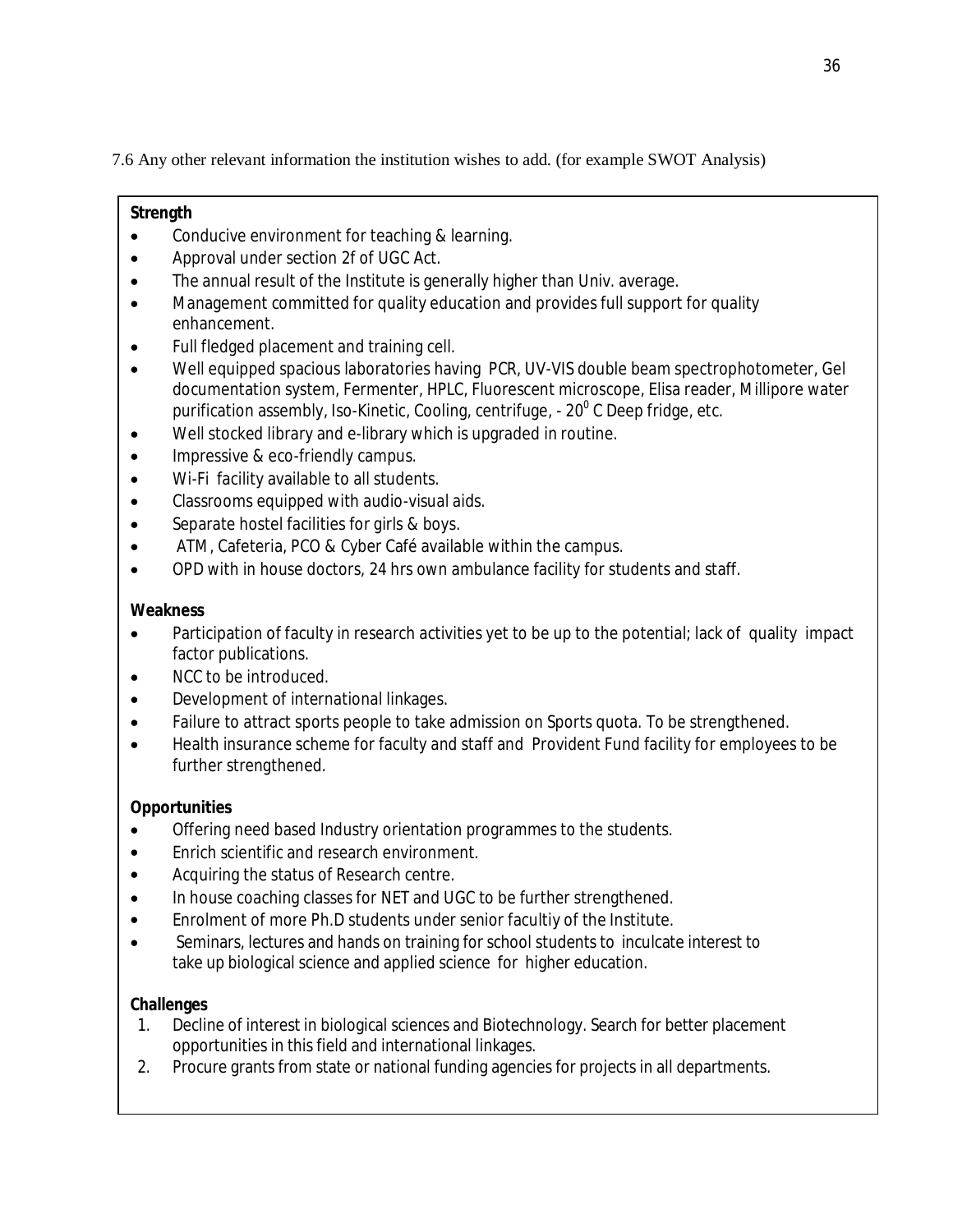### 8. **Plans of institution for next year**

- To enhance participation of faculty in research and seeking grants from National and state level funding agencies for major and minor projects.
- To motivate faculty to publish their research findings in Res. Journals with high impact factor.
- Undertaking more activities like Seminars, lectures and hands on training for school students to inculcate interest to take up biological science and applied science for higher education.
- Each year department scoring highest rating for over all academics and discipline will be awarded.
- Provision of zero periods in the time table to be introduced for better monitoring of the students attendance and discipline.
- Further strengthening of ICT facility, library and other teaching aids.
- Up keep of Institute building and infrastructure and beautification of the ground with ornamental plants.
- To prepare E- contents and publish text books.
- NCC to be introduced.

*Name : Dr. Shruti Sharma* 

*……………….Sd…………………… ……………..Sd………………*

*Signature of the Coordinator, IQAC Signature of the Chairperson, IQAC*

*\_\_\_\_\_\_\_\*\*\*\_\_\_\_\_\_\_*

 *\_\_\_\_\_\_\_\_\_\_\_\_\_\_\_\_\_\_\_\_\_\_\_\_\_\_\_\_\_\_\_ \_\_\_\_\_\_\_\_\_\_\_\_\_\_\_\_\_\_\_\_\_\_\_\_\_\_\_\_\_\_\_*